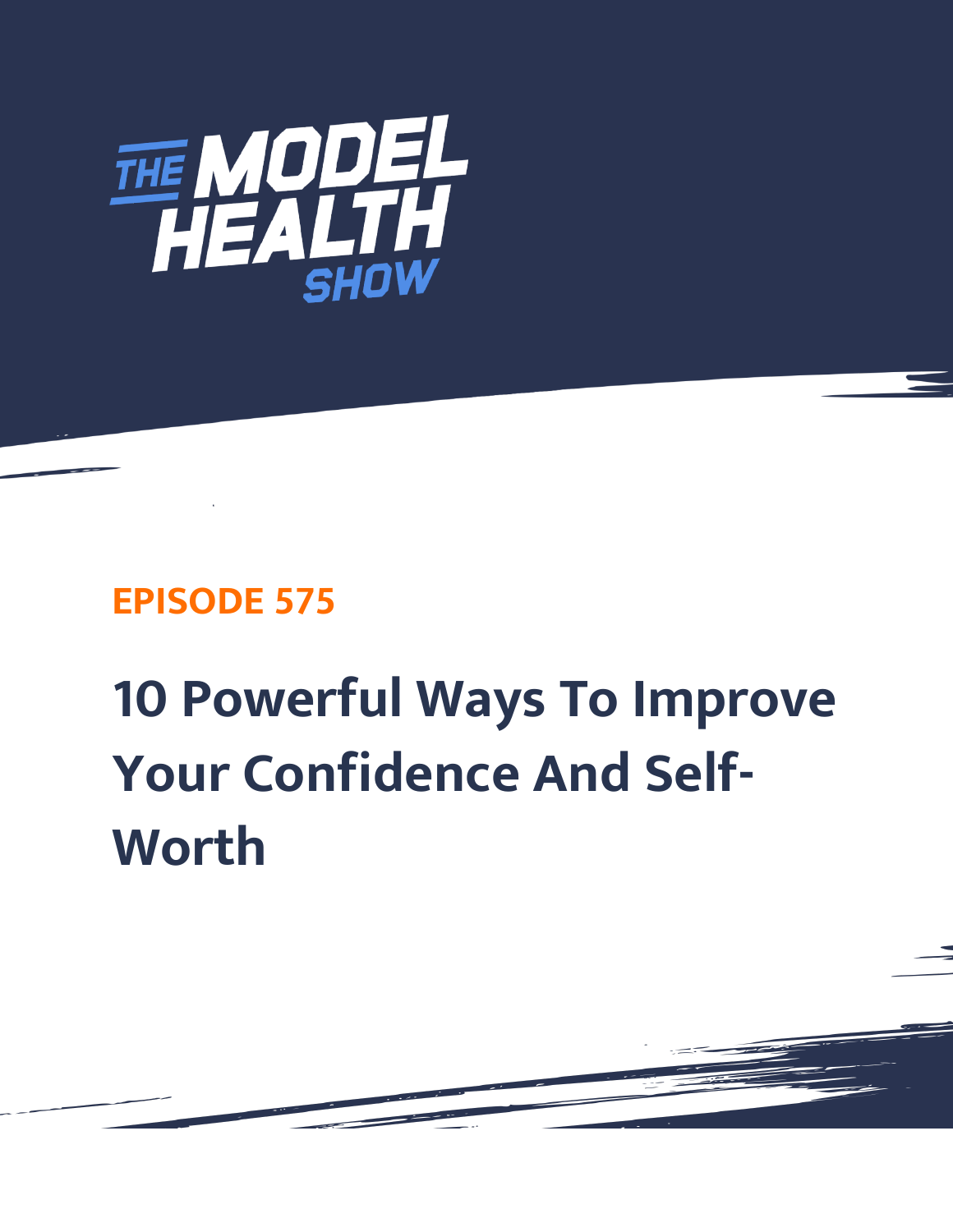## **You are now listening to The Model Health Show with Shawn Stevenson. For more, visit themodelhealthshow.com.**

**SHAWN STEVENSON:** All of our health outcomes, all of our results first begin in our minds. It starts with our belief system. Our beliefs, our underlying beliefs are foundational to the ideas that we carry about ourselves, about our health, about our value and about the world around us. That's going to then lead over into our habits and the things that we do on a consistent basis. Because as you well know, our health outcomes are not about what we do occasionally, it's about what we do consistently. And that in and of itself is going to determine our health outcomes overall. So, beliefs, ideas, habits, outcomes.

Now, one of the most overlooked aspects controlling our health outcomes is our state of selfesteem. Our state of self-esteem has a huge impact on our state of health and our overall outcomes in our lives overall. A study published in the Journal Frontiers in Psychiatry in 2019, detailed how low self-esteem is associated with anxiety, depression and academic stress in students. The impact of low self-esteem significantly affected students' quality of life and was linked to higher rates of suicidal ideation. As you might be aware of right now, we're experiencing an epidemic of mental health disorders, and also skyrocketing rates of suicidal ideation, specifically in teens, but as a population overall, but specifically in teens, it's become startling.

As of this recording, the American Psychiatric Association has been circulating data coming from the CDC looking at some of the "collateral damage" that's taken place as a result of many of the lockdowns and social isolation and the impact that it's having on children and adolescents. And the CDC's report looking at the resulting mental health crisis among adolescents noted that nearly half of all teens analyzed reported that they feel, "persistently sad or hopeless." And one in five teens now saying that they have contemplated suicide.

Something is severely wrong, and this is something that we're not going to sit on our hands and do nothing about. We're going to address this issue head-on, because the outsourcing of our potential, the outsourcing of our mental wellness, the outsourcing of our children and their wellness to entities that largely don't really understand... Or they're not empowering citizens or educating citizens on what tools and strategies and insights can we utilize to cultivate better mental health, better physical health, and better outcomes overall. That's not the job of those entities as we've seen, that's the job of us as citizens and as parents.

And so today I really want to lock in on this topic of self-esteem and also just generally our confidence overall, whether we're a teen or an adult, because these things play out majorly in our lives overall, as we're going to articulate even more. So let's look at this a little bit deeper [and just talking about self-confidence and how it](https://themodelhealthshow.com/self-worth/)'[s changed recently.](https://themodelhealthshow.com/self-worth/)

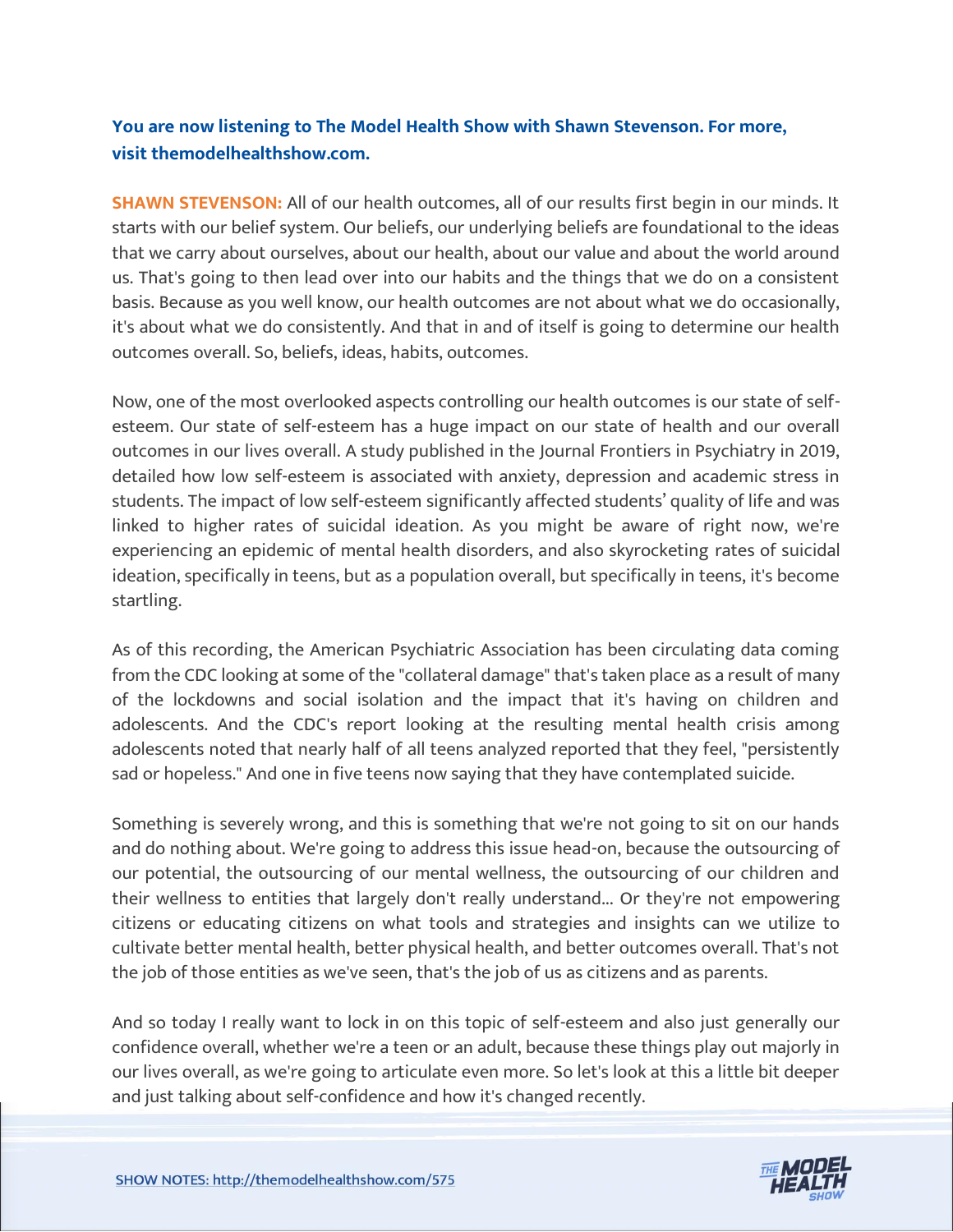Now the study that I noted earlier from Frontiers in Psychiatry, looking at the impact of selfesteem, low self-esteem, significantly affecting students' quality of life and increasing rates of anxiety, depression and academic stress... What they noted was that self-confidence in this study was lowered as a result of emotional and or physical abuse. That was one of the noted contributors to low self-esteem and also other factors include things like lack of social support, isolation and poor physical health pours over into our self-confidence and our feeling of selfesteem.

Now, why does this matter? Healthy self-esteem has been found to reduce the risk of eating disorders, increase overall happiness and life satisfaction, increased willingness to experiment and also create a better state of general health outcomes, and so much more. Now, I want to be clear because confidence and cultivating more self-esteem and confidence, it's not about delusion, and it's not about conceit or narcissism or a feeling of superiority. So, let's just get that out of the way.

What we're talking about here in the context of self-esteem, it's literally defined as how much people value themselves. Self-esteem is literally defined by how much value people place on themselves. High self-esteem refers to highly favorable global evaluation. A meta perspective of oneself. Low self-esteem by definition refers to an unfavorable definition of self. So, what we're talking about is an understanding of our self-value. What can be more important than that? What can be more efficacious than that? But when we think about confidence, we tend to steer our car over into the lane... The wrong lane of conceit, of narcissism, of self-obsession. And not understanding that that program belief in our society, that when you focus on yourself and bettering yourself and improving your self-confidence, and invoking self-care and all these other things... Right now, we're coming out of the dark... Literally, the dark ages of those things being frowned upon.

You know, that... All the "good stuff" in life is for those people over there. You should strive to just make it. Struggle, strife, all those things and you'll be rewarded somewhere maybe in the afterlife. And that chapter of human civilization and our mentality as a species, we're turning a chapter on that. Because just look at the results and the health outcomes that it's having for us as a population. We have the highest rates of mental health issues, depression, anxiety, ADHD, schizophrenia. The list goes on and on... Ever seen in documented human history. And the highest rates of chronic diseases as well. It's not even close. Highest rates of heart disease, diabetes, cancer, obesity, liver disease, lung disease. The list goes on and on. You name it... You name it. We got the highest levels ever seen, and we're supposed to be this so-called supposed advanced society. What sense does it make to advance technologically, if we devolve physically and emotionally as a species? And then we're just like, "Well, I just want to jack myself into the computer. It'll be all good."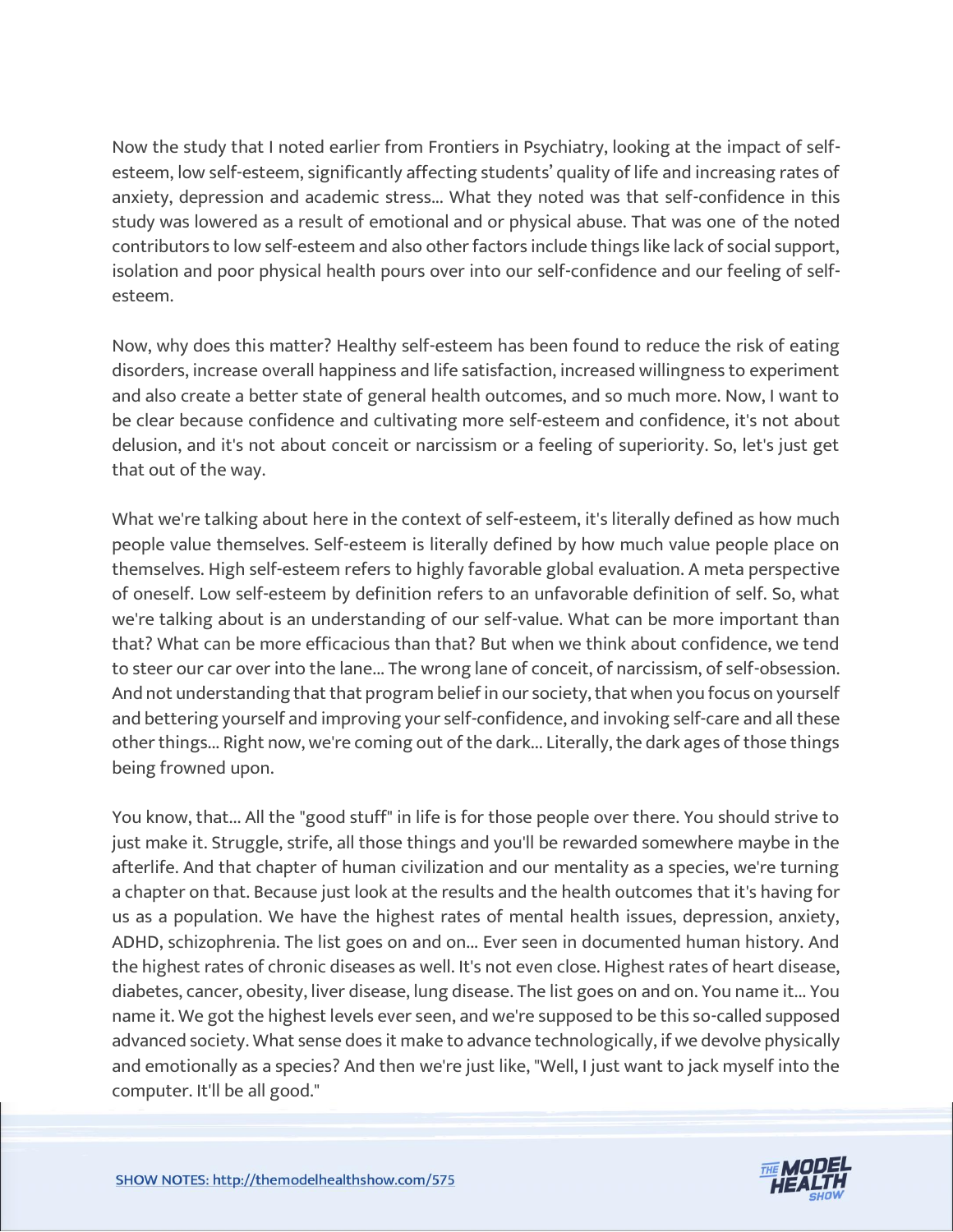Jack me into the matrix. Fix all these issues. We're missing the point. So, this is about empowerment, and this is about reality. This is about reality, and at its core, the way that we're operating, the way that we're operating as a person in this reality is based on our perceptions that we have of ourselves. It's based on our evaluation of our own value as a human being. That's going to determine what we think, what we do, who we interact with, what we tolerate, the list goes on and on. And it's all going to be based on our perception of who we are.

The number one driving force of the human psyche is to stay congruent with the ideas that we carry about ourselves and the world around us. That's what creates a sense of certainty and comfort, whether we are conscious of this or not, this is what's guiding our lives. This is why change can be so difficult, and why change usually, if we want to do... Proactively change something... A positive, right? It's uncomfortable. And this is why many people "fall off" when they're trying to invoke and invite a new habit... A "healthy habit" into their lives. It's because the psyche is comfortable, and it believes that this person is a certain way.

So, when we start to do things differently, it creates this turbulence. Alright, so again, the number one driving force of the human psyche is to stay congruent with ourselves, our ideas about ourselves and our ideas about the world around us. It creates a psychological certainty. And so, again, confidence is more like a result than like some arbitrary quality. Like that person just has some innate confidence. No, confidence is a result. And today we're going to go through and look at some of the very specific tactical things that we can do to cultivate a healthier sense of self-esteem and self-confidence. Alright. All with the means of this efficacious delivery and outcomes so that we can be of better service to our family, to our community, and just... We have the right to feel good. We have the right to grow as a person, and that's what this is really about, because we have to be able to make some psychological shifts to start to shift the results in the world around us. All change is really an inside job, and so that's what we're going to be diving into today. Now, again, confidence is more like a result than an arbitrary quality. The more you do things, the more confident you become in doing them.

Confidence is a result. Confidence does not mean that you won't have fear, by the way. Confidence does not mean that you won't struggle with things, but it does mean that you'll have a foundation of confidence, that when you take action, you'll know... You have the confidence to know that you'll figure it out. And so that's where we're at with the heart of this subject today, and I'm really excited about it because today we're going to go through 10 powerful ways to improve your confidence and your self-worth.

Now, let's kick things off with number one on our list of these 10 powerful ways to improve your confidence and self-worth. And number one is to keep the promises that you make to

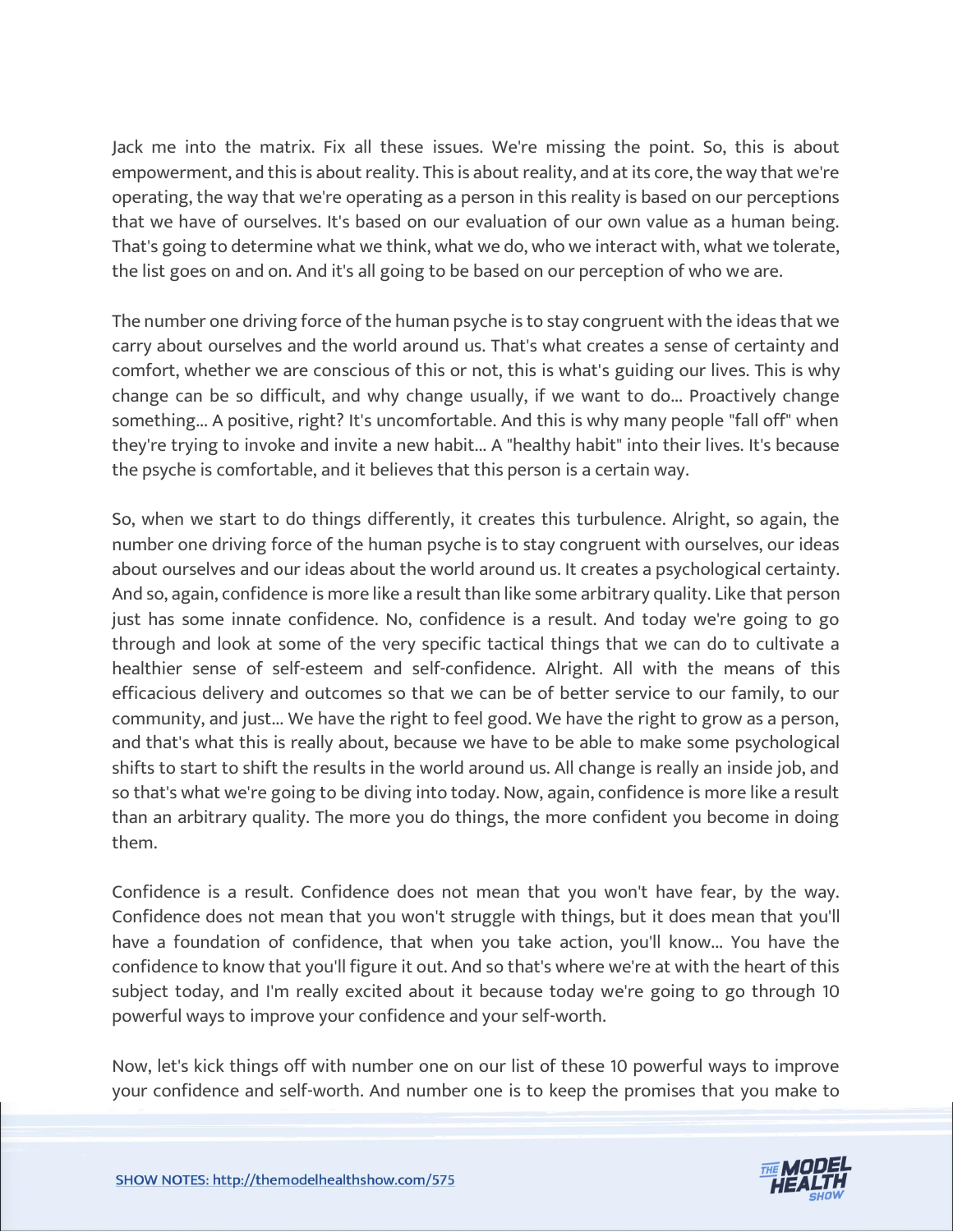yourself. This is number one on our list for a good reason. Now, self-confidence is so powerful because it's you who has the power and the greatest influence on it. It's called self-confidence for a reason. Self-confidence. Now, noted in the research a little bit earlier, one of the biggest detriments to self-confidence was psychological, emotional, physical abuse from others. Right? Now, even in the midst of these terrible environmental inputs, which I've experienced as a human being... This isn't just some theoretical idea, this isn't just a hypothesis, this is coming from a place of experience.

Yes, those things may affect us. Yes, these things may have touched our lives, but ultimately it is still within our power to determine what we do as a result. We have the ability to shift the way that we see these things, and though we may have gone through traumatic experiences, we have the ability to determine how these things impact our lives. We have the responsibility... And even if you look at that word, it's the ability to respond. It's the ability to respond. Oftentimes, we're in reaction. We're just replaying and living out these influences, these things that we've experienced over and over and over again. Instead of understanding that we have the ability to respond in the way that we want to.

We can write a new story starting now. This doesn't negate that we've been through hard things. It doesn't negate that bad thing have happened in our lives, but we have the ability to determine where we go from here. And most people have not been privy to the fact that they have the pen in their hand to write their story. Because of the environmental abuse, we tend to believe that the environment is determining our happiness. The environment is determining our self-worth and our value, but that's the trick. It's not true.

You have the most power, and in truth, you have all the power to determine your sense of selfworth and to determine your self-confidence. It's called self-confidence for a reason. Now, one of the ways, and a primary way to build up this self-confidence is to keep the promises that you make to yourself. It's sort of like a bank account as we're building up that self-confidence. And if you want to look at this like maybe a high school or on a video game, for example, to build up and to add coins... Sonic, picking up those little rings, to add those coins, those rings to your bank account. In order to do that, one of the most simplistic and powerful ways is simply keeping the promises that you make to yourself. So, what do I mean by this? And this was a great impact or influence in a conversation that I had with Ed Mylett. Now, he's a bestselling author, incredible speaker and making such a huge impact on the world. And Ed was articulating this concept that... Again, it's about keeping the promises that you make to yourself. So, what do I mean?

For example, if we're wanting to build self-confidence in the fitness domain, it's keeping the promises that I make that I'm going to get up and exercise for 30 minutes a day. And every time I get up and exercise for that 30 minute, I put a deposit... I put a ring from the Sonic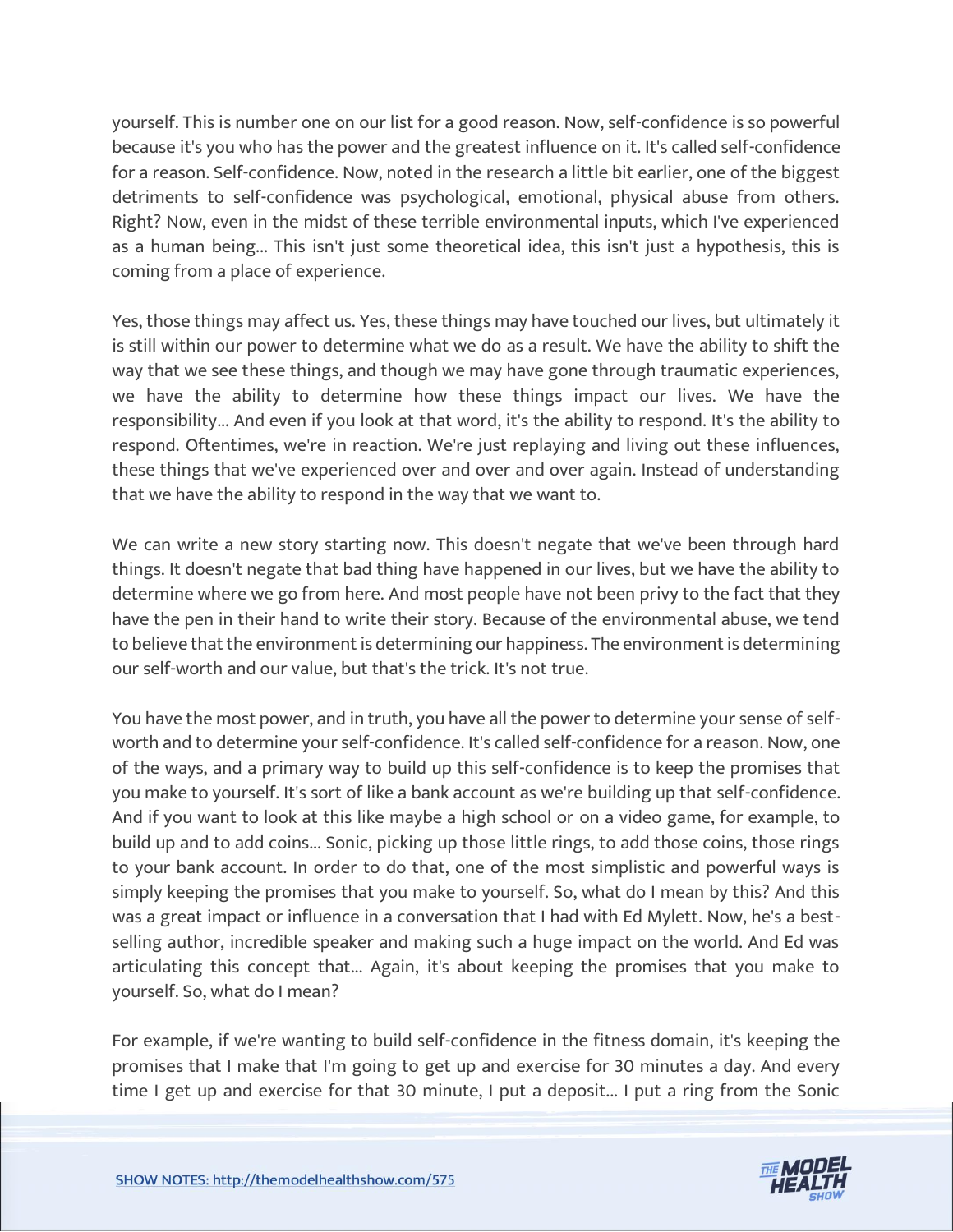domain into the bank account. Alright. I start building up those rings. If I miss a day, take a ring out. Alright. So, it's kind of like a bank account that ebbs and flows with me keeping promises that I made to myself. Does this mean that I always keep the promise, that I always do the thing? No. It's not about perfection, it's about progress.

So, it's having more wins than losses in a very simplistic way. But even the loss, depending on our framing, it always presents the opportunity for a lesson, for growth. We're only dubbing it a loss because of our cultural programming. And maybe sometimes the loss is warranted. Maybe it's something else that needs to be addressed, but it's presenting an opportunity for us to change. So, keeping the promises that you make to yourself.

So, if you set the mandate... If we're just talking about fitness, that I'm making the decision and the goal, that I'm going to exercise, I'm going to do strength training. I'm going to lift weights three days a week, right? Monday, Wednesday, Friday. And when you execute on that, you're adding to your bank account. Whether you're conscious of it or not, you're just building up bank in that self-confidence, self-value, self-esteem account, because you're keeping the promise you make to yourself. These are the most important promises. These are the most important agreements that we have is those that are happening within. So, it's taking it intentionally and taking it and understanding the value in that, and that relationship that we're cultivating.

Now, there was another recent episode we had on Tony Robbins, legendary strategist and absolute leader in personal development. And Tony, one time, he was talking about the story when he was in a conversation with Michael Jordan. And Michael Jordan told him that, "Listen, Tony, I don't compete with other people." And so, this is the key here. Making promises you keep to yourself. He said, "I don't compete with other people. For me, that would be limiting because it's externally influenced." He said, "That for me, what pushes me forward and keeps me elevating and what builds my self-confidence is that I hold myself to a higher standard than anyone else ever could."

It's the standards that we're holding ourselves to. It's the promises that we're making to ourselves, setting the bar for ourselves, and then taking actions proactively to accomplish those things. And one of the most intelligent ways of taking this on is making small promises, because that's the thing. The promises themselves, the size, the magnitude doesn't matter. It's the fact that we make the promise, and we keep it. That's where the magic is. It doesn't have to be some grandiose thing. Going back to the fitness to, "Man, I'm going to work out for seven days... I'm going to work out eight days a week. I'm just going to crush it. Two-week transformation. Okay. My abs are going to have abs." Right. We don't got to jump to that extreme.

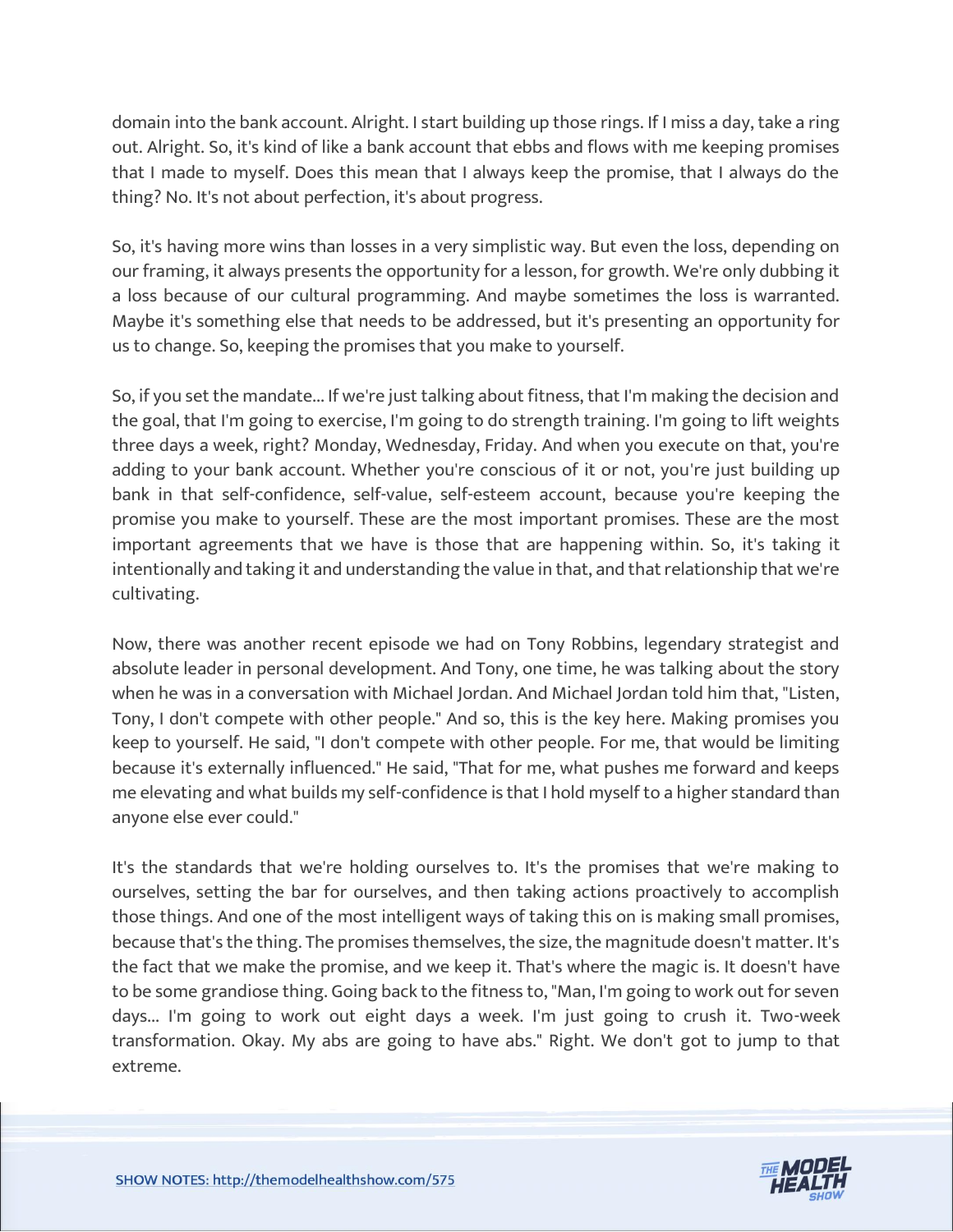Just start off, hey. If you're going from zero days. Let's start with two. That's a stretch, right there in and of itself, right? So, we don't have to have this grandiose thing, the fact is that when we set a promise... Even if it's that two, or that one day a week of strength training, when we do it, we're adding to the bank account because we're keeping the promise that we've made to ourselves.

So that's number one here on these powerful ways to improve our self-confidence and selfworth. This is a strategy; this is a psychological strategy that we can utilize to build confidence within ourselves and also to teach our children to help them to build confidence in themselves. Because whether they understand it or not, when they set a goal for something and they set a standard or a decision on a habit that they're going to take on and they keep that promise... What that's doing is it's building their self-esteem. It's building their self-confidence to know that "Hey, when I set a goal for something, I'm able to achieve it." And it's one of the greatest gifts that we can give.

Alright, now let's move on to number two here on our list of 10 powerful ways to improve your self-confidence and self-worth. Number two is to be around people who support your selfconfidence. Now, this comes with a caveat. It's not the other people, the external world that has the ultimate say about you, but it makes it a whole hell of a lot easier when you don't have to compete with the world around you to help to maintain and uplift your self-confidence. What if you have people in your life who water your self-confidence garden, who add value to it, who add psychological supportive fertilizer to help that garden of self-confidence grow. So, what we want to do is psychologically, consciously, intentionally get ourselves around people who bring out the best in us. Get around people who support and empower us, and also give us empowering examples to follow.

Make it an intention. You are so powerful to do this. Because we might be like, "Well, I don't know anybody like that." Or "There's not that many people in my area." What are you doing right now? What are you listening to right now? Who are you hanging out with? We have the opportunity today to utilize technology in a way that is supportive, that's life affirming, that's efficacious, in the same way that we can use it to our detriment. Because it's not just the physical hanging out, it's, who are you spending time with? What are you listening to? What are you watching? Get yourself around people who empower you and who give you powerful empowering examples to follow.

Now, I absolutely am an advocate for real world interaction as well, and so we want to make that a mandate as well because your physical environment matters. So don't just... We can make that shift to use online resources, but also make it the intention to move forward and have good people in your social circle physically as well. People that speak life into you. People that also hold you to a higher standard. I'm not saying to get around some yes men and some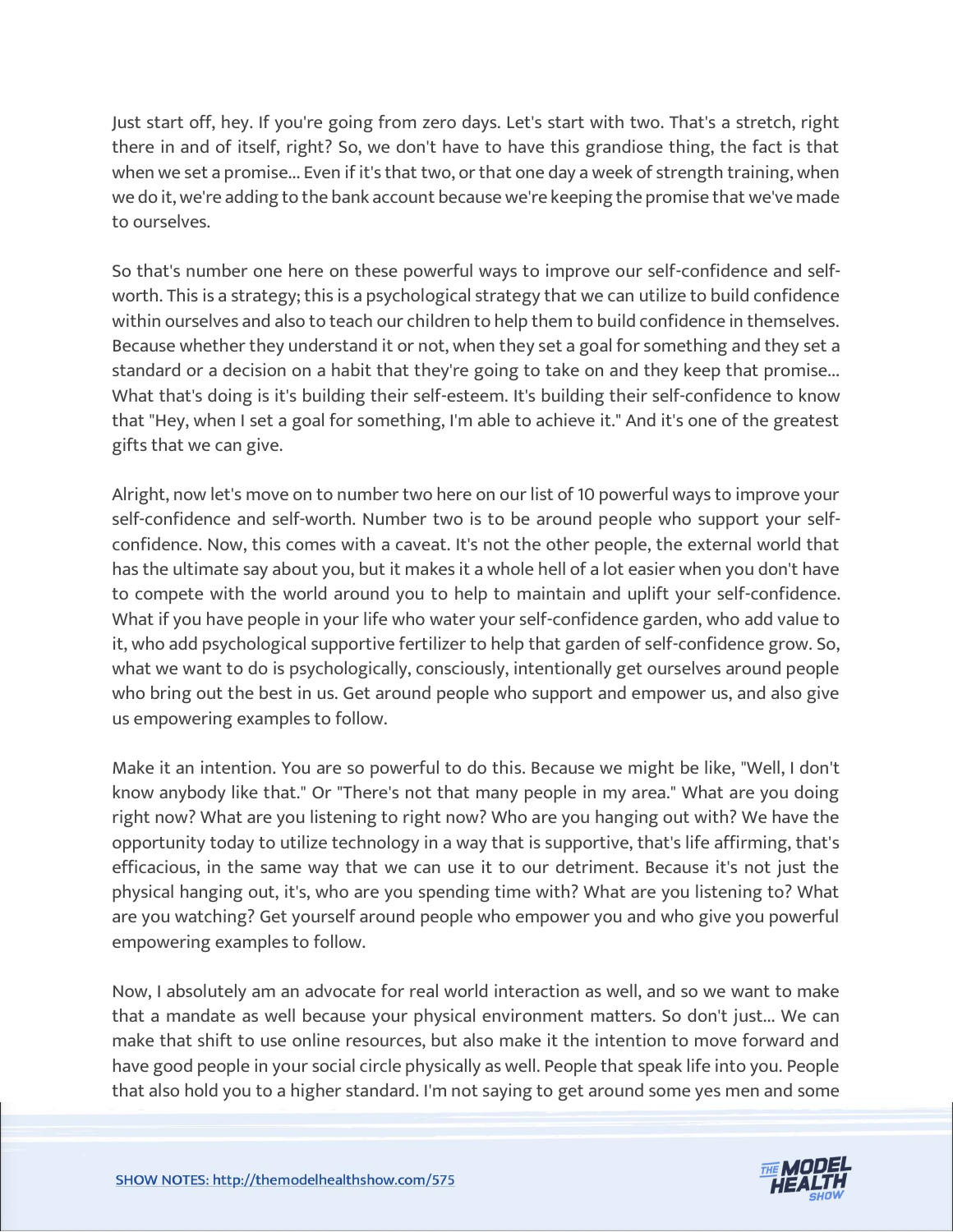yes women just like, "Oh, everything you do is fantastic." I'm not talking about that. I'm talking about people that hold you to a higher standard, that hold you accountable, that challenge you. No one said great relationships are supposed to be all easy, they're supposed to evoke growth.

And that's part of the process as well. But also at the same time, they might challenge you, but they honor and respect you. They honor and appreciate you; they understand your value. That's another part here, or the capacity of your value, they see the potential in you. They see your heart. And so, these are the people you pro-actively want to get yourself around, because it just helps. It's like Super Grow for that mental garden of self-confidence. It's ultimately, you're the one planting the seeds, you're the one who has the duty to grow that self-confidence but having good people in your life who empower you, who speak life into you, who hold you accountable, who honor and appreciate you, is going to help that garden grow faster, and to be more powerful and sustainable. Because the third one of these 10 powerful ways to improve your self-confidence and self-worth, number three is to distance yourself from people who attack your self-confidence.

Again, as noted in this peer reviewed study that we started the show with, one of the big detractors of our self-confidence and self-esteem is emotional abuse, is physical abuse, is isolation. These are all ingredients that can create a low self-assessment or a low self-value because what we tend to do as children experiencing these things and also adults as well, we tend to see that in some strange way often, that it's our fault. That it is something that we're doing or not doing that has made life be so abusive to us, and nothing could be further from the truth.

And this is where we get into these very complex scenarios, but I can tell you from my experience in having the opportunity to work with thousands of people in a clinical context, and also just being able to impact the lives of millions of people at this point, and hearing so many wonderful stories and messages, we have to understand that everybody is here. We've got billions of people on the planet right now, not to mention the billions of people that have come before us, in this story of human evolution and human potential. Everybody is unique, there's never been the same person printed out twice. And people may be like, "Whoa, what about identical twins?" Still, they're still two completely different human entities, with a different microbiome, with a different metabolic fingerprint, with a different association construction of how their nerves are firing in their brains, because of their environmental inputs. No two people see life the same. And I'm bringing this up to say that, from my experience, no two people are here with the same soul assignment or the same purpose. Now, I'm saying that with a little bit of a caveat, because ultimately, we get to choose.

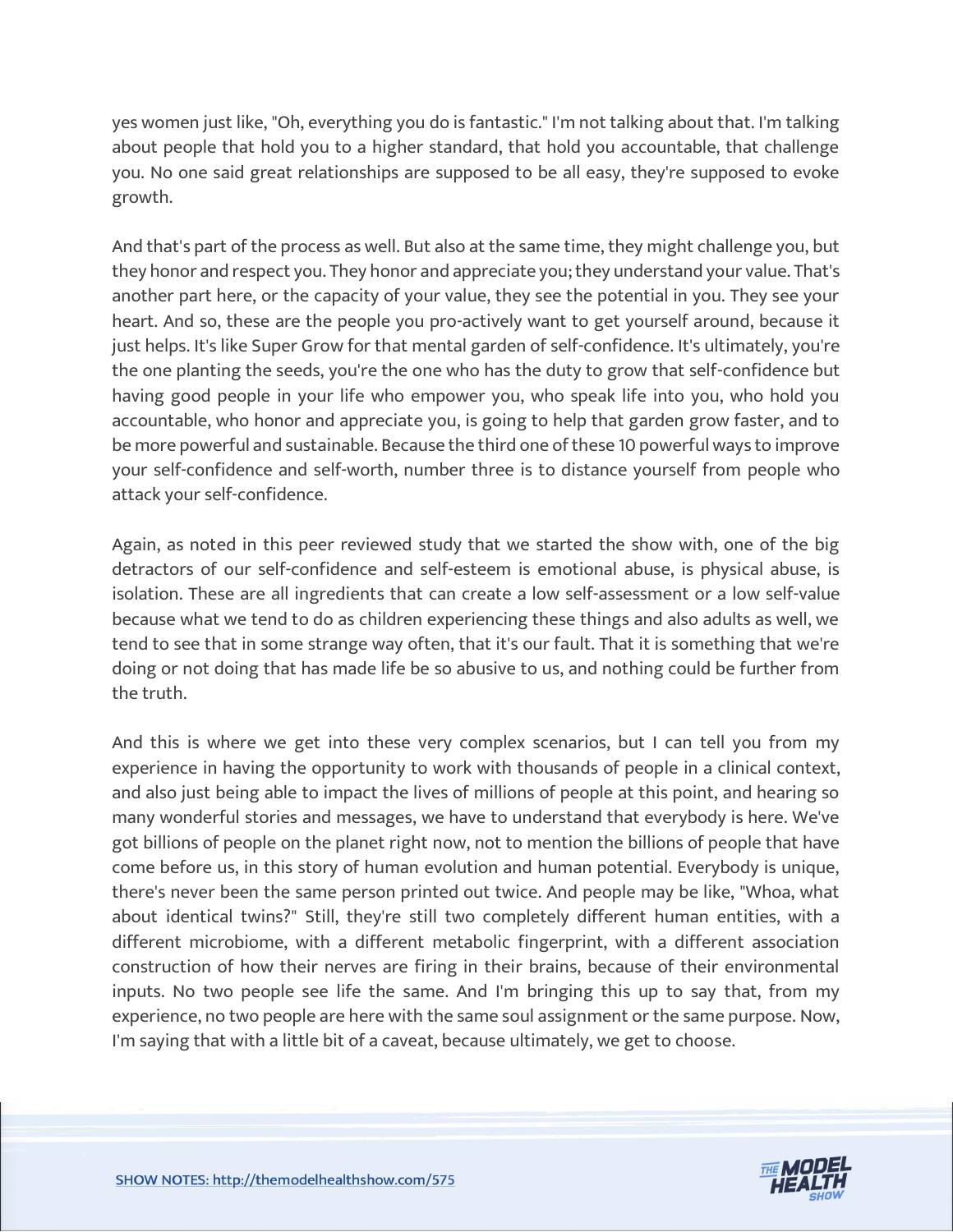That's the powerful thing about it too, is that we get to choose. Once we become aware what our purpose is, why we're here, we get to wake up to that. There's that tenet, know thyself, and understanding our capacity, our gifts, and our talents. And so, this is a process of unfolding. And having that process of unfolding, there's something mystical and beautiful about it that we can't quite describe or put our finger on. So, it's in unity with something bigger than us, absolutely, and it's about us and that self-discovery and us choosing why we're here and what our soul assignment is. So being thrust into these conditions that seem to be uncontrollable as a child, for example, where I was in this environment with drug abuse, with physical abuse, with violence in my environment, with struggle. With struggle just being able to have food on the table at times, all these different scenarios, just like, why would these bad things be thrust upon this child? And the physical abuse can just be so traumatic. But at some point, I have to realize that this is not about me. That abuse that was directed towards me was not about me, it's about the person who was inflicting the abuse, it's their beliefs about what needs to be done for them to find some sense of peace and balance and happiness.

And I know this might sound a little bit crazy right now, but please hold a space for me to articulate this. Most people are good, this doesn't mean that they always do good things. There are some people who they're straight up... They're nucking futs, for sure. That does exist, alright? But at the same time, most people are just trying to find a way to find happiness, to find self-worth and self-value, to find some sense of certainty, and they might out-picture that to the world around them in forms that are not advantageous to the people that they care about. So, for me, I have to understand whether it's a source of evil or whether it's a source of love, whatever it is, that abuse is not about me. If I'm just a baby, I'm second grade. I remember my mother, she's the type that would just pick up whatever's around and hit you with it, alright? But some small act happened, and she was close to a wiffle ball bat, those little yellow bats, and she started hitting me with it, and she hit me in the face, accidentally, apparently, apparently, but she hit me in my eye.

Black eye, red blood clot in my eye, and now I'm going to school, I was in the second grade. I'll never forget this because it was the first time that I remember her telling me to lie and me following her orders. And so, my teacher saw me, and she was like, "Oh my God, Shawn, what happened?" And I was like, "I fell," and I become complicit in this story, but that's also one of the reasons those stories, those moments, because I didn't feel good about that, and I decided... It didn't happen immediately, but I decided that I'm going to live my life honestly, I'm going to find a way that I don't have to lie about the circumstances in my life and the results in my life, I'm going to live a life of honesty.

Now, of course, it did not happen right away, it took some time, especially the sangle-dangle years, you know what I'm saying? But eventually, this is how I live my life today, is I don't see the value in lying, I don't see the value in dishonesty and betrayal and mythmaking and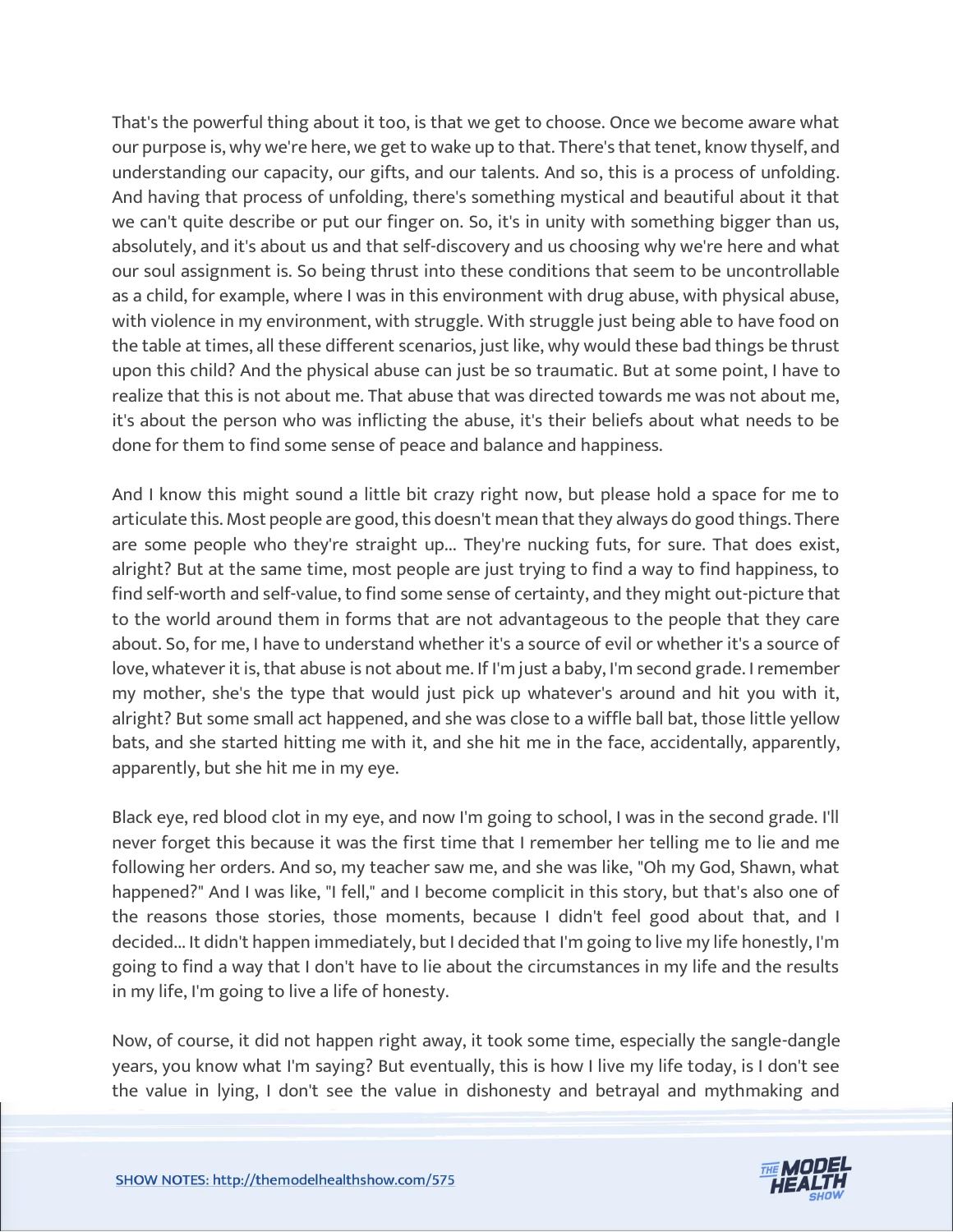storytelling, that at the end of the day, you're harming your connection to other people, and for what? Because as you've seen, especially recently, the truth comes out, some way, somehow or another. And so, we have the opportunity in those moments to decide who we are going to be, with those environmental influences. Are we going to be the person who is replicating the environment and the exposure of violence, of dishonesty? Or are we going to say, "You know what? I see this and I choose to be something else." We have the gift of contrast to see, this is how I don't want to be.

This is the result I don't want my life to have, I choose other than. We get to choose, but we have to be aware of it. This is what we have to teach our children. We don't have these tools. This is why mental health is such a... This multi-pronged epidemic that we've never seen before, we were not given these basic tools to understand ourself and how to operate in this everincreasing complex terrain of distraction, of pulling our attention away and outsourcing it to other people. We have to have these tools to be able to self-assess, to be able to understand scenarios, and to be able to say, "I have the ability to choose my response, I have my ability within me to choose what I want to believe about a thing, and I can adjust my life accordingly. I have that power." And so, this is about empowerment. So, number three here on this list is to distance ourself from people who attack your self-confidence. Now, again, chances are you have some people in your life who've been known a time or 20, to attack your self-confidence, to make you feel bad, to say random sh\*t to you, we've got to be able to say, at some point, enough is enough.

And distance ourself. It doesn't mean that we don't love them, it doesn't mean that we don't express compassion and empathy, but we have the right to not subject ourselves to abuse in the name of love, in the name of, "I'm just being a good person, it's my family, it's my best friend," or whatever the case might be. If they're constantly bringing to you vitriol, hate... You probably know some people that hate on you on the slide, just like saying little random comments. You might have a great accomplishment that you achieve, and they've got always something negative to say about it. And so, again, it's not that this person is a bad person, but you don't have to subject yourself to that if that's not what you want. Now, again, I'm saying this caveat, every human being, none of us are perfect. We're going to have moments where we might express things like that, so I'm not talking about people making mistakes, and also especially owning up to them and apologizing for their behavior, but I'm talking about that habitual character trait where they're constantly digging into you, prison-shanking your selfconfidence with a sawed-down toothbrush or something like, "Hey, you had a good day," and then they stick you with it, just like, "Come on!" out of the blue.

We don't have to subject ourselves to that. I don't know why I had this whole... Oh, I know why the prison scenario, because I was just out with my wife, she took me on this little weekend vacation, which we've never done before, world has been pretty nuts, and the TV at the hotel

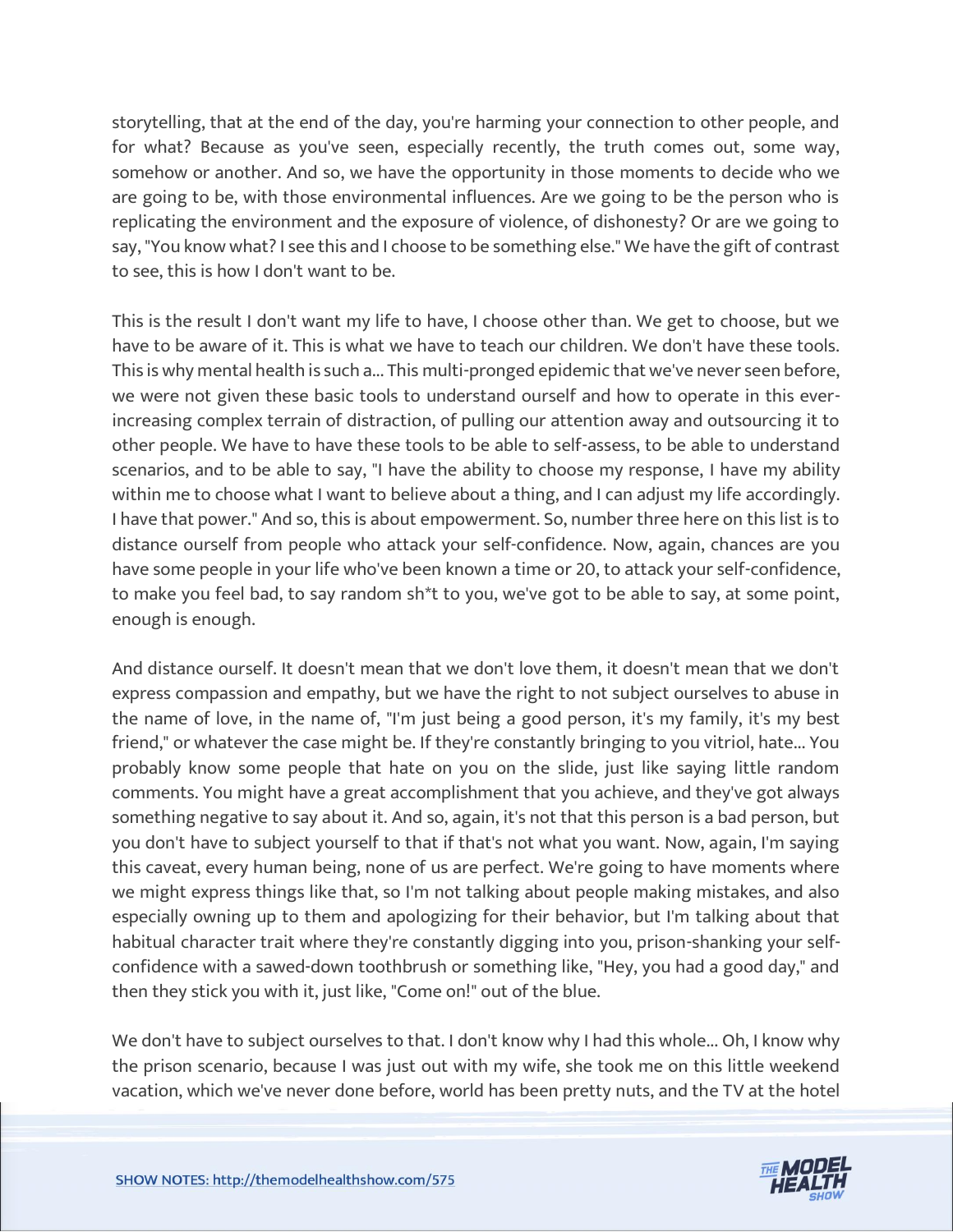didn't have any of those special stations, and so I was watching TNT or something, which I never do. Man, I cannot believe the number of commercials, first and foremost. It's crazy! I'm talking about 80% of these commercials were processed, terrible foods, and drugs. It was crazy just to witness this stuff, because today we have more ability to on-demand watch the things we want to watch. Man, but when you watch conventional networks...

Processed, terrible foods and drugs, and also associated things for our poor health, like insurance. Just on repeat, on circulation, nuts. But anyways, but the movie that I was watching, we were just hanging out, was Con Air, Con Air. Shoutout to Nicholas Cage. Man, if this isn't one of the best worst movies ever. And so anyways, but it's this whole prison scenario, that's why I thought about the filed down toothbrush, a la prison shank, a la people expressing negativity in our lives. So that's number three here on our list of 10 powerful ways to improve your self-confidence and self-worth, is to distance yourself from people who attack your selfconfidence. It's still your responsibility to maintain your self-confidence, and this isn't about pushing away advantageous, caring, critique or challenge your way, this is about people who are blatantly attacking you, who are belittling you, who are bringing vitriol and emotional abuse your way, it's time... We got to turn the page. We're going to wish them the best, we're going to pray for them, but we're going to work on, first and foremost, building ourselves up, building up our self-confidence and our self-esteem so that we can have a better, brighter impact on the world, and hopefully, that will circulate its way to them as well. Be a guiding light for them instead of spending time in the mud trying to fight them.

Now, I'm going to move on to number four here on our list of these 10 powerful ways to improve your self-confidence and self-worth. Number four is to be an advocate for yourself, to stand up for yourself. There's this great line from award-winning hip-hop artist, Common, he said that nobody believes until I believe me. Nobody believes until I believe me. Self-confidence and the out-picturing of that, again, it's an inside job, being advocate for yourself and your selfbelief, but also, that entails us believing great things about ourselves, understanding our value, acknowledging our gifts, acknowledging our experiences, acknowledging the things that we've overcome, all of this inner work. You can even do exercises like literally just taking out a piece of paper and writing down all of the things that you've overcome in your life or write down all of the things that come to mind that you've achieved in your life. And it can shock you. Big things and small things. Maybe it's you graduated high school, which was a rarity in my family, by the way, for me to graduate high school, let alone I was the first person to go to a university and graduate in my family, in my family's history that I'm aware of.

I don't really know about my full-length family tree from back 100 years ago, but I was the first person in my family to accomplish that thing. But I can overlook that in my day-to-day life, but when you start to write down... This is one of the things that we do first and foremost when setting goals. My wife and I, every year when we set goals, the first thing that we do is we sit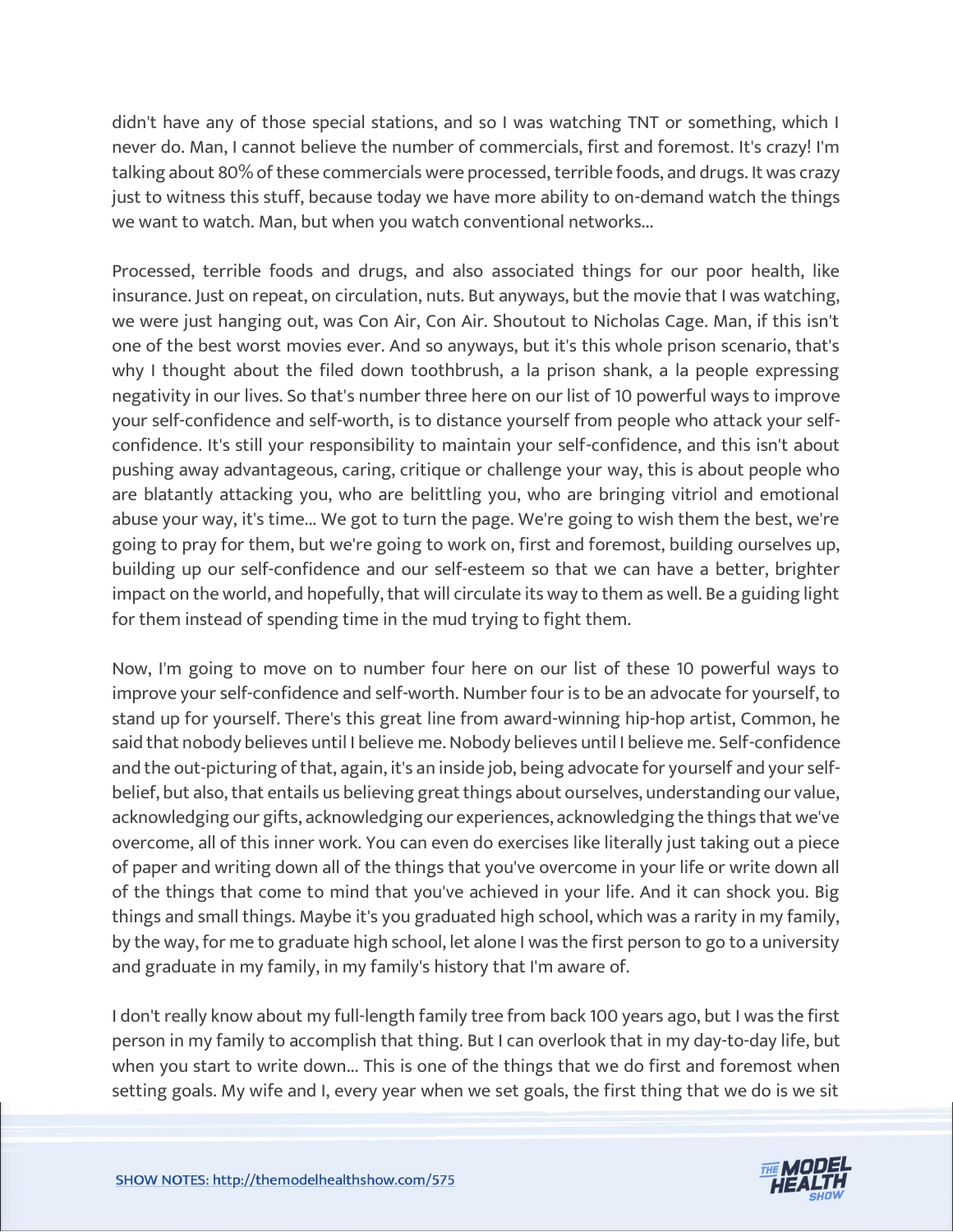down and we acknowledge all of the things that we accomplished the year before, and this could be goals that we accomplished, but also there's a lot of bonuses, there are a lot of bonus things that took place. And what that does is, when you see the obstacles that you're able to overcome, the things that you're able to achieve, it starts to open up that window of your mind to know like, "Wow, I can accomplish some pretty remarkable things, I can overcome some pretty tough adversities.

So let me open up my mind a little bit more to allowing the possibility of bigger things, greater things, whatever the case might be, to happen." So we start the day by going through and acknowledging the things that we've accomplished, the things that we've overcome, and we use that energy then to set our goals from that, because it's like a remembrance of like when we're stretching ourselves to do something we haven't done before, just to remember, we've done it, there was already a bar that was set that we were able to achieve despite all the things that we've been through. So, it's one of the tactics, but again, to be an advocate for yourself, so that's that internal work, but also being able to set boundaries for yourself and to speak up for yourself. Right now, one of the things that people are starting to invoke more, people that are in my circle, is the realization that No is a complete sentence.

Alright, you don't have to say yes to everything, you don't have to say yes to things that you don't want to do, that your heart knows that you don't want to do, in the name of whatever, having some type of relationship, achieving some type of short-term thing, at the sacrifice of your integrity, for example, or the sacrifice of your family and the time with your family, whatever it might be. No is a full sentence. So, being able to strengthen your No muscle, so that... Because it really is a muscle. I know that there's a lot of people pleasers. We all have... Most of us have a spectrum of people pleasing in us, some people are definitely more extreme than others, but I've definitely participated, I've definitely dabbled in that character tree, for sure, but it doesn't have to be a bad thing, it's just the framing of it, people pleasing sounds like this extreme. What about service to others? That's another part of it as well. But finding that balance where pleasing someone else doesn't control my identity or doesn't control my self value, if I'm achieving or not achieving that thing. So that's what people pleasing can start to do, is determine your self-esteem and self-value. That's the dark side of it.

But overall, we have to be able to set boundaries and teach this to our children, we don't have to be around people that make us feel bad or that make us feel uncomfortable, and not... Again, I'll keep saying this but with these caveats, because this doesn't mean that you are always comfortable and that you're just around people that make you feel good. Some people, good people might challenge you, being in their presence, they might hold a higher standard, or achieved a certain level of whatever it is that you aspire towards, and it creates a little bit of turbulence within you that's different from being around somebody who you feel threatened by, that you feel like might try to do you harm or abuse you, or anything like that. We want to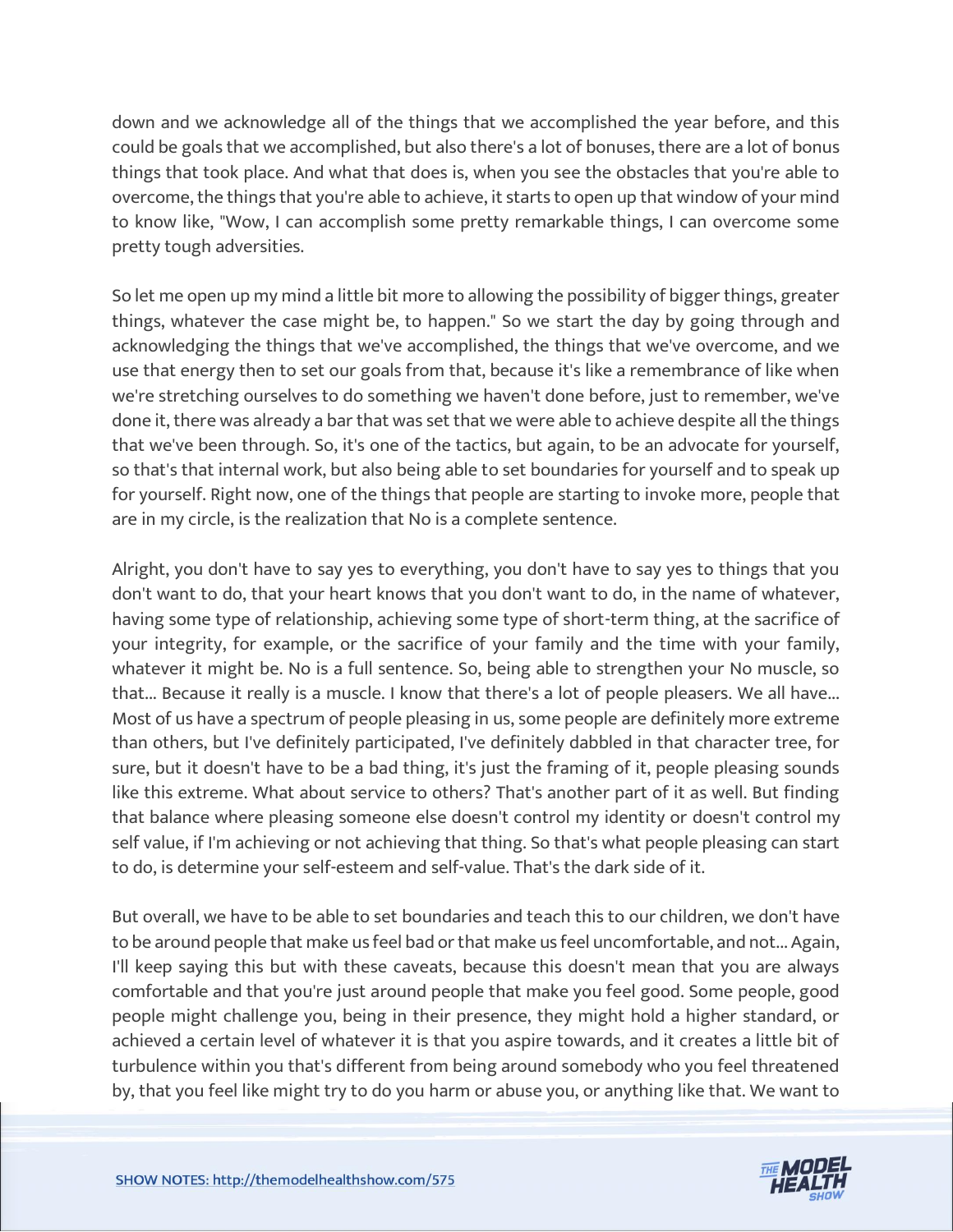teach this to our children to be able to say no, to be able to set boundaries, so they're not subjected as they move on in life, to allowing people to take advantage of them, for them to be able to say, "You know what? I don't like this person being able to touch me," for example, "I don't feel good about that."

Allow your children, teach your children to set boundaries. We have to give this gift to our children, not be surprised when shit happens later on. So, having the ability to set boundaries and to speak up for themselves. And right now, you probably are well aware that our ability to set boundaries and speak up for ourselves has been magnified in many ways, and also in many ways, it's been torn apart for some people, it's been highlighted so much that they don't express that capacity to speak up for themselves in the face of adversity, specifically the last couple of years in dealing with the social divisiveness that's taken place as a result of this virus. SARS COV-2 showing up in our lives, and it's... Again, what it really is, is a symptom of much deeper issues, social and psychological issues. What this has enabled is it's just bringing it to the surface, the inability to perspective takes and to think rationally, the poor state of overall mental and physical health coming into this scenario that we already had as a nation, being absolutely terrible. Again, the worst health, the most chronically diseased society in the history of humanity, despite our so-called advances. We're coming into it with that.

That was already a thing, but this brings it out and highlights it even more. So, to highlight this, and this struggle for people to speak up for themselves, data published by the American Psychological Society states that high self-esteem makes people more willing to speak up in groups, and to criticize the group's approach. High self-esteem makes people more willing to speak up in groups and to criticize the group's approach. That self-esteem, that self-value that's so poorly lacking in our society today is part of the reason so many people have been complicit in all of the nonsense that's taken place over the past couple of years. So, if you're wondering why this is happening, even some of the people who are framed to be leaders and health advocates, falling silent during this time and not speaking up for our health, for our citizens' well-being, like real clinically proven principles, being able to understand the fields of psychoneuro-immunology and how much our psychology and our mental state affect our immune system. So, psychological disturbances, stress, anxiety, fear, these things are clinically proven to increase inflammation in the body, they're pro-inflammatory, suppress immune system function, create derangement with our hormone system. Like, it throws everything off, and that's a fact.

And so being inundated with 24/7 fear coming from media networks, from politicians, no empowerment, no, this is what you can do. And all you need is your body, this is what you can do to be healthier in the this scenario, to create a new level of resilience in the face of an infectious disease, these are all the things that we know clinically proven, whether it's Appalachian State University's data on even just walking, moving the body, exercise, being able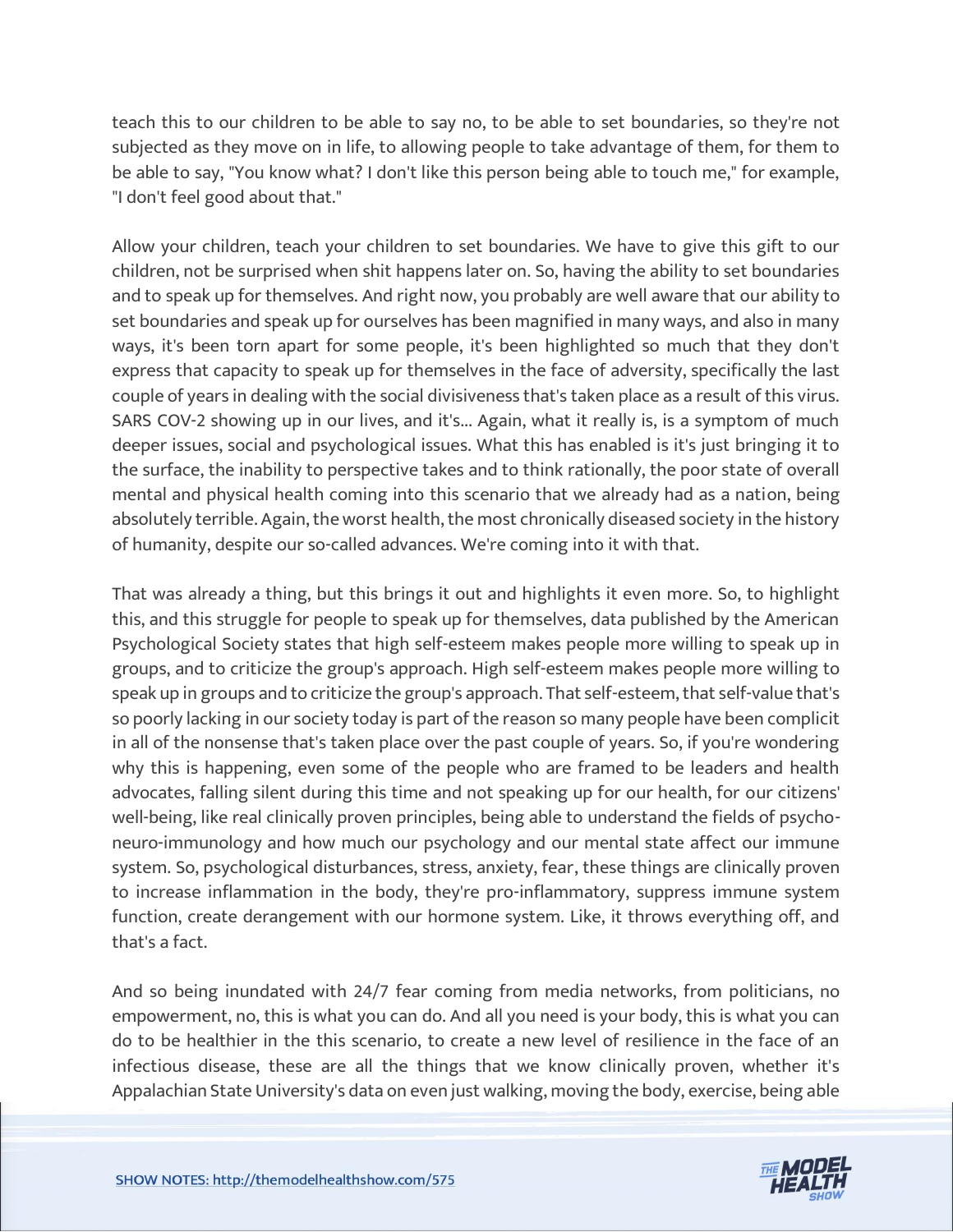to instantaneously increase immune parameters, most notably for natural killer cells, neutrophils, the list goes on and on. There was no mandate, there was no recommendation to the public to make sure that you're moving your body and walking because it's critical, without this, your immune system cannot function properly, and no drug can fix that, there is no drug that can supersede that, it doesn't exist. But suddenly it's it was just like, oh ah, it exists, I can use this drug, it's fine, it's not how stuff works, that's not how reality works, and we know this, but people, they weren't putting their hand up, they weren't standing up, they weren't chest out, they weren't superman with it, they just... I'll stay in my lane. Their self-esteem and selfconfidence showed itself, they fell silent.

Now, how did this play out in the real world in association with this virus? A study conducted by researchers at Kaiser Permanente Medical Center, not too far from where I'm recording this right now, tracked the exercise habits of nearly 50,000 SARS-CoV-2 patients and revealed some eye-opening evidence, after analyzing their exercise habits over the prior time coming into it more resilient and healthy, so analyzing their exercise habits over the two years prior to the pandemic, it was revealed that people who are were consistently inactive, who are were not exercising, were two and a half times more likely to die from this virus than people who consistently exercise. Again, this is the outcome that I could can see coming from a mile away, I was sharing data from Appalachian State University, I was sharing the data from a myriad of different published peer-reviewed, entirely efficacious sources on how important it is to get our citizens moving and active and healthy, and I was sharing that in the face of vitriol and adversity, but I didn't care because of my self-esteem, I was on some Bernie Mac with it, like I ain't scared of you motherf\*ckers.

I ain't scared of you mother\*ckers.

I'm not. And so, I just... It's not a matter of confidence or I'm like, I'm so courageous. That's one of the things that people would say, "Oh you are you so courageous." No, no, I'm just doing what I do because this is who I am. My self-confidence and my self-esteem is in a place that I don't care what is going on in the world around me, my value is not placed in those outside opinions, I'm doing this as a means of service, and I'm doing this as a means of expressing what is real? The greatest... Literally, for me, I don't care... If exercise messed stuff up, if exercise made things worse, I would be talking about that because I don't care, I care about effectiveness and efficacy, the vast majority of data that we have for decades of scientific study in these subjects, you know, with psychoneuroimmunology, with exercise science, with nutrition, with stress and even psychoneuroendocrinology, and the list goes on and on. We know these things are going to happen when humans are isolated, when they're not moving, when they're not taking care of themselves, when they're eating fake things that they're making their immune cell... You're making your immune cells out of absolute garbage.

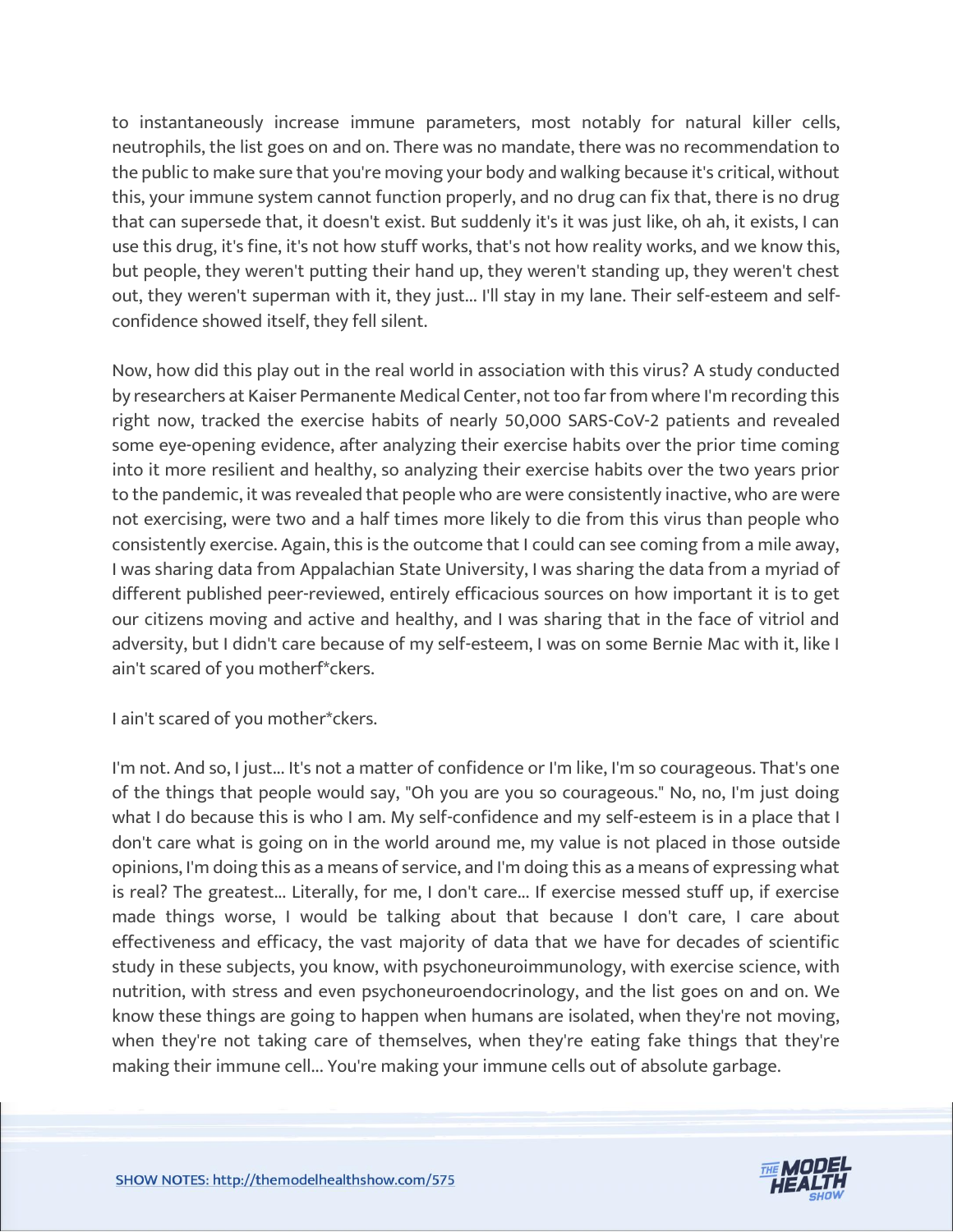That's the thing people don't understand. Your immune cells are literally made from the food that you eat, and so, real talk, you can make your immune cells out of sustainable, real food that humans have been interacting with throughout our evolution, whether it's berries or the like, or you can make your immune cells out of Cheeto dust. And I've I'm just going to probably wager to say that the Cheeto dust immune cells are not going to really hold up well against an infectious disease. Now, this is a very rudimentary way of looking at this, but it's also what we're feeding our microbiome with, it's what we're feeding our gut microbes that... This is a hallmark now that we're starting to understand, because even with SARS-CoV-2, it's at least in part, and we'll put up a study for people to see, it's been affirmed to be at least in part an enteric infection relating to the gut because of the ACE2 receptors. And so, what are we doing to take care of our gut health as a society, is this even being talked about in the context of this infectious disease, and no, it absolutely has not been at the highest orders of magnitude, public health officials, major media, there are voices like myself and my colleagues that I've featured over these years, these last two years.

Absolutely. So, the data exists. And what's so powerful, you know it's said that "The revolution will not be televised, we've been finding a way, we've been finding a way to get this information out and to empower people, and also our voices are collectively very, very strong. And so, this is what's kind of helped to push things forward, but while it's all going down and while we're in the muck and struggling with these things, we can often miss out on the fact that, again, data published by the American Psychological Society states that high self-esteem makes people more willing to speak up in groups and to criticize the group's approach. We need to instill more self-confidence into our citizens into our children right now more than ever. And another side effect of not doing this is highlighted, in one of the most famous studies on social control and self-confidence in voicing one's opinion and acting out behaviors in accordance to authority figures from the Milgram study. The Milgram study is a that wonderful dictation or highlight of what can happen under the influence of social pressure, like we've experienced from so-called authority figures, what happens psychologically versus doing the right thing. So, a great articulation of this was done by my friend JP Sears, so let's hear him talk about the Milgram study.

How far would you go to follow orders, how much would you compromise of your own free will, would you sacrifice what you knew was right, ignore your principles, you're instinct, your heart and gut? What if someone in a position of authority demanded that you do something that you knew in your heart was wrong, something based on a lie, masquerading as fact, simply because they said it was a fact? Throughout history, people just following orders have done a lot of terrible unconscious-able things. Nazi officers sent millions of Jews to their deaths during World War II, secret police totalitarian regimes around the world have kidnapped and tortured children, entire populations have been imprisoned and exterminated all by people just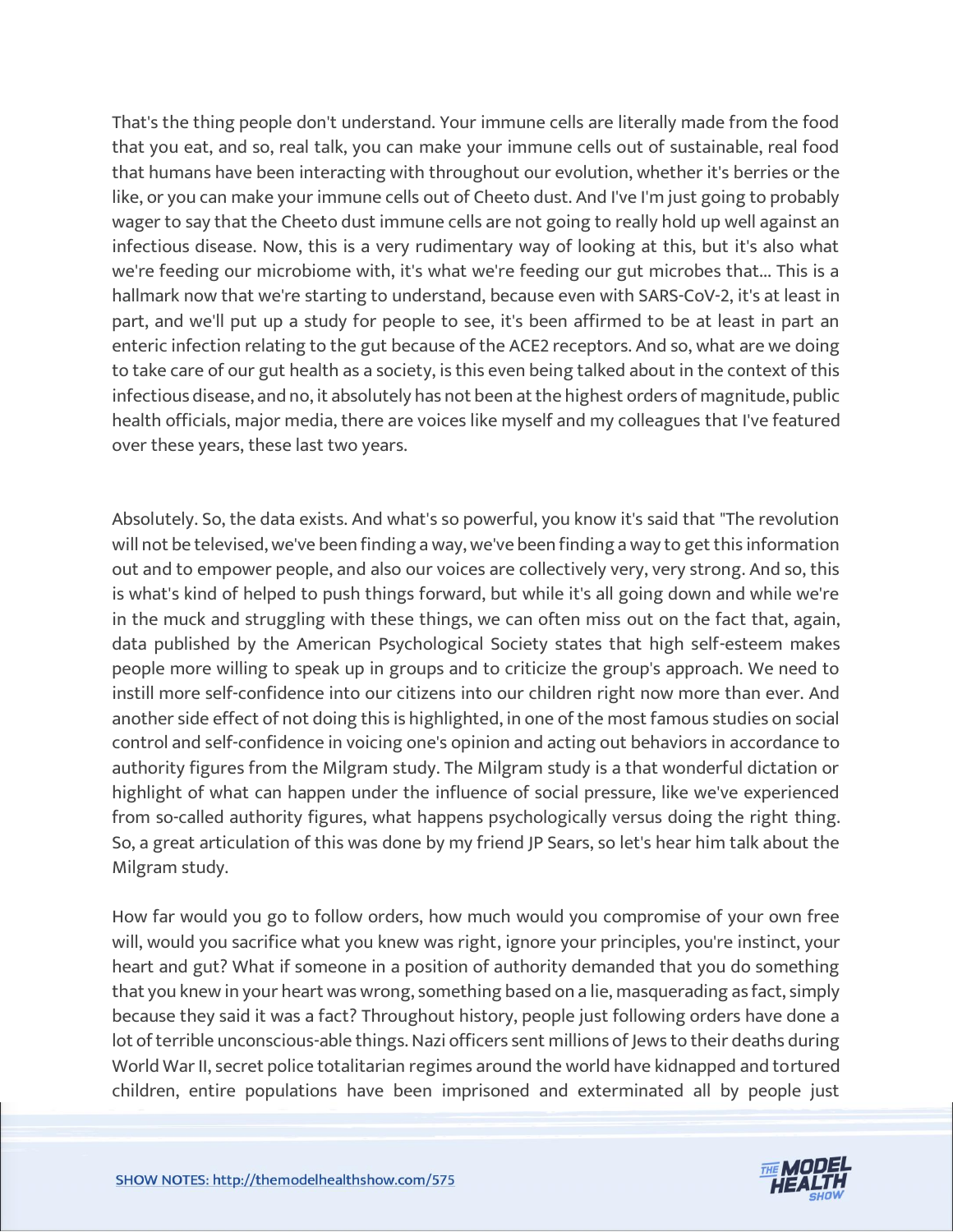following orders. It's easy to say, "Well, I wouldn't do that, I would resist." But would you? Would you disobey a morally unjust order, even if it meant personal sacrifice?

In a famous study of obedience known as the Milgram Experiment, ordinary people were willing to inflict even extreme harm on another human being administering what they thought were electric shocks of increasing severity, simply because they were told to do so by someone projecting a symbol of authority, a researcher wearing a lab coat. In the experiment, the subjects were told they were participating in an educational study and that they were to administer the shocks to a fellow participant each time an incorrect answer was given on the a memory test. In reality, no one was getting shocked, it was a ruse, the other participant was also a researcher instructed to often answer incorrectly, but this was unknown to the subject as the number of incorrect answers rose, so did the severity of the shocks. An astonishing 65% of subjects obeyed authority, progressing farther and farther up the electrical dial all the way to the highest level, simply because the lab coat-wearing researcher insisted on it.

The experiment's designer, Stanley Milgram, a Yale psychologist concluded, when authority was pitted against the subjects' strongest moral imperatives against hurting others, and with the subjects' ears ringing with the screams of the victims, authority won more often than not, the extreme willingness of people to go to almost any lengths on the command of an authority constitutes the chief finding of this study.

What's all this mean for us? Well, ask yourself, who's wearing the lab coats today and who are the subjects in this study of blind obedience, politicians and those appointed by them go to great lengths to demand we submit to their authority, to bristle with indignation when caught in lies. And to demand, we follow orders or else... In this real-world study of obedience, mask mandates, masked children vax vaccine mandates and enforced segregation imposed by those in real or figurative lab coats are the new shock treatment, and they're studying us to see how far they can go and how long we'll obey. 18th century statesman Edmund Burke said, "The only thing necessary for the triumph of evil is for good men to do nothing." Tyranny progresses slowly, inch by inch, edict by edict, mandate by mandate, each one chipping away at liberty and freedom until nothing of what we formally took for granted remains. Philosopher Ram Dass tells us that you can't get out of the a jail you don't know you're in.

It's time to see that the jail of compliance and obedience we're being led to believe is normal and just is neither. Our willingness to disobey authorities when it makes moral sense to do so, to stay true to our sense of right and wrong is the most powerful weapon we have. Martin Luther King Jr said, one has a moral responsibility to disobey unjust laws. Gandhi tells us, civil disobedience is a sacred duty when the state becomes lawless or corrupt, it's our moral responsibility and sacred duty to disobey and to do so now. Well, while we may be appalled that 65% of the subjects in the Milgram experiment blindly obeyed authority, we can be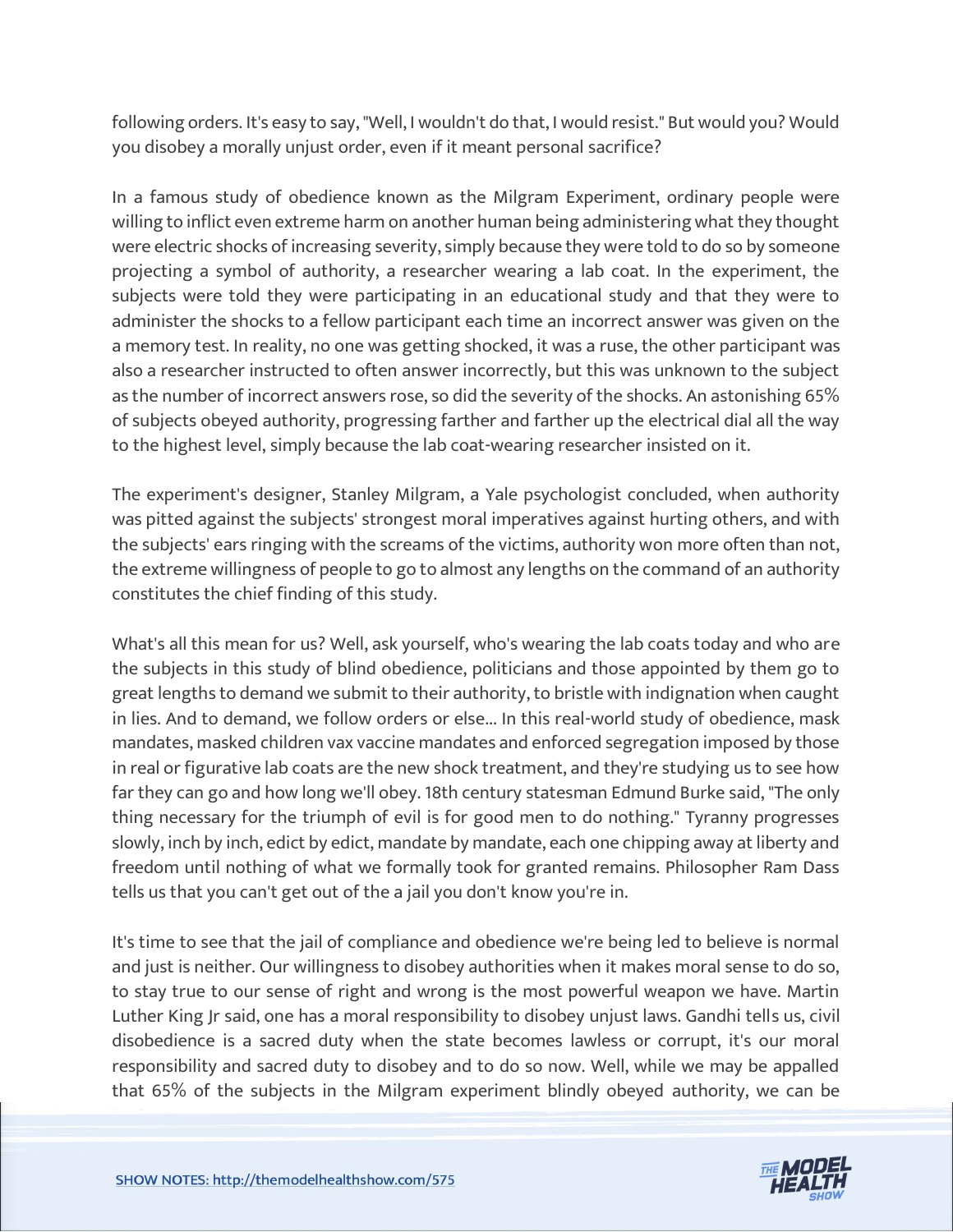encouraged that 35% did not. They exercised defiance in the name of doing what was right, but here's the best part about the experiment that you'll want to know, when a subject refused to obey and others witnessed it, the willingness of those others to continue administering the shocks plummeted from 65% to just 10%. What does this prove? Courage is contagious. When you stay true to your heart and disobey what you know is wrong, it strongly empowers others to do the same, when we exercise our courage and bravery, we can take others along with us, or we can stand by and do nothing and just obey. When the dust settles, which side of history do you want to be on? The side of obedience or the side of courage, the choice is yours.

As JP articulated, courage is contagious. Now, this might sound a little bit strange, but because when we think about contagion, we tend to think about things hopping from body to body, but if you really understand what the core of a meme is, it's a mind virus, it's something that's an idea that's hopping from mind to mind, and there's an expression, there is a template, there are mirror neurons that we have that are mirroring and witnessing behaviors and running simulations of ourselves doing the thing when we witness other people do it, and so that courage is contagious, where we're going from 65% of people following, just following the rules, just following instruction and proactively harming other human beings intentionally doing something that is not advantageous, something that is... They know is wrong. Now, that number plummeted from 65% of people just following orders and invoking pain, proactively invoking pain onto another human being, that number plummeted from 65% to just 10% when they witness someone else is standing up, when they witness someone else being confident.

That's why these matters, that's why this conversation matters, that's why I was so adamant about putting this episode together right now, because we do not want to forget this, we do not want to replay this scenario, we don't want to have a part deux of what's just happened with SARS-CoV-2 and in this pandemic, we don't want to see it no more. We better learn the lessons right now and we better boost our confidence and our self-esteem and our ability to self-assess and our ability to instill these things into our family members, into our children, even more specifically, so that's number four here on this list of these 10 powerful ways to improve your confidence and self-worth. Number four is to be an advocate for yourself, be an advocate for yourself. Cultivate healthy boundaries. Speak up for yourself. Strengthen your no muscle. And also, of course, teach this, instill this, empower this act, because being able to understand, again, courage is contagious, self-confidence is not some arbitrary thing, it is an act, it is a practice.

And moving on to number five here, number five on this list of powerful ways to improve your self-confidence, your self-worth, number five is to take care of your health. The confidence emanates from within. Again, confidence emanates from within, our confidence is really an expression of our capacity, whether it's our mental capacity or our emotional capacity or our physical capacity, all of these things marry together. There have been people who have had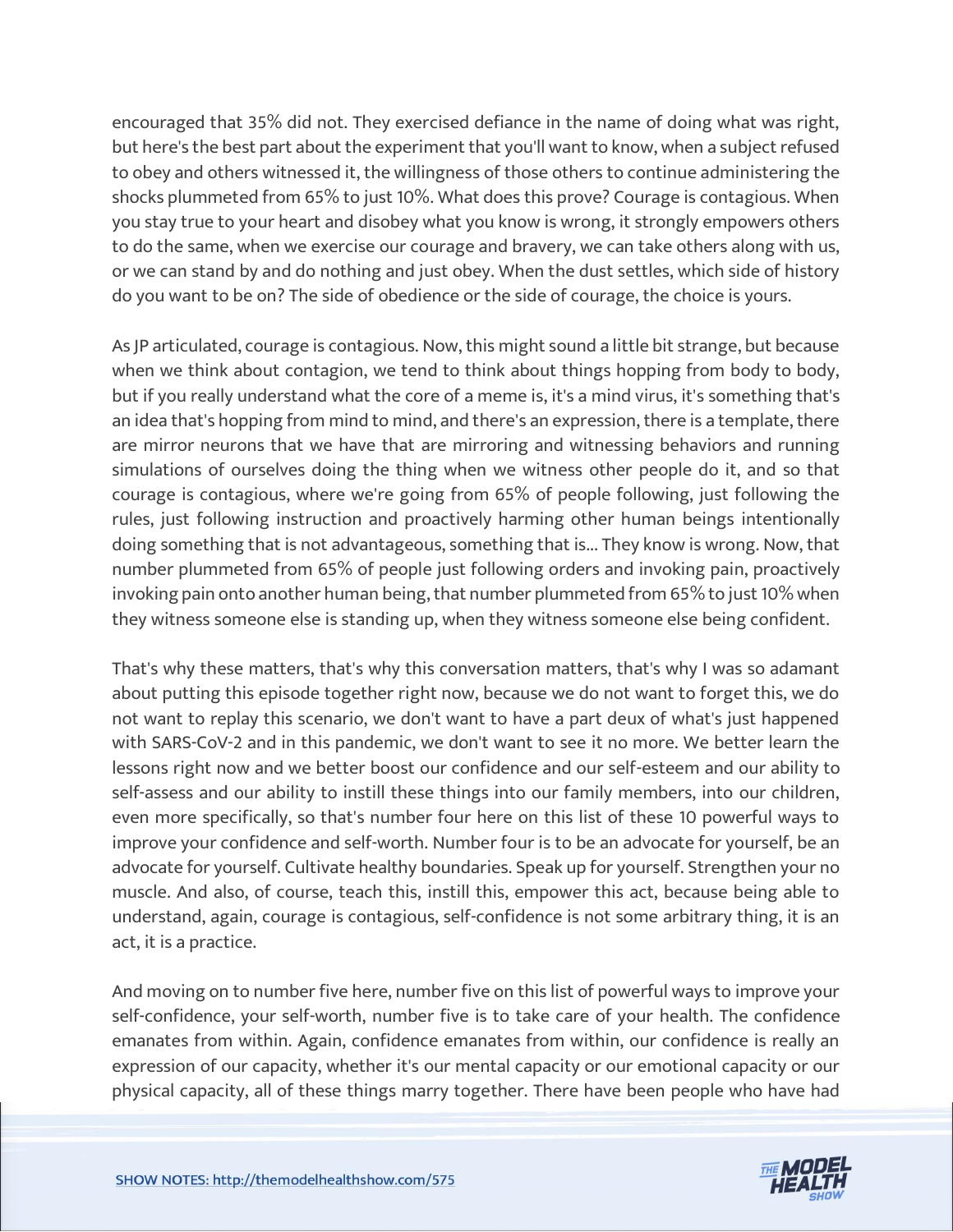remarkable capacity without the physical gifts that someone else might have, and vice versa, but what if we can practice and cultivate all of those areas, our mental health, our emotional health, our spiritual health, our physical health, making ourselves physically, mentally and emotionally stronger, the confidence that exudes from that can be remarkable.

Again, so number five on this list is to take care of your health, confidence emanates from within. Now, with this said, we have an environment that we're all trying to navigate, that is constantly and literally trying to feed us things that degrade our health, that degrade our confidence, we're eating food that worsens our physical health, that worsens our mental health, 60% of the American diet is ultra-processed foods, things that have never existed before in human history, is what 60% of our diet is made out of today. There's no words for that. It's not 10%, it's 60%. Something is awry. How do we even get to that place? It didn't happen overnight. It was steadily sitting by, allowing this stuff to happen and most people not saying no, because it's so easy to say yes to that Happy Meal. It says, Happy in the name, I want to be happy. Give me the Happy Meal. Right?

We've been in this state where we've been inundated with poor food, it's just become the social norm for these things to be available and acceptable, and I think it's just what we do, and what that's doing is degrading our health from the inside out, degrading our self-esteem and our self-value from the inside out, because it's very difficult to have empowering thoughts and compassion even when we're in a state, a physical state of unrest and disease. So, I want you to really understand that. And this is based off of data coming from the Ohio State University, just looking at how abnormal blood sugar can degrade our ability to perspective-take, to have compassion and to solve our problems with our significant others, and blood sugar derangement is the norm today. Alright, we've got about 250 million of our citizens, we're almost at that point that are overweight or obese, about 130 million of our citizens are diabetic or are pre-diabetic right now, so abnormal blood sugar is a normal the norm... And what is it?

We're talking about a abnormal deranged response from our stress system, our stress response, so we're talking about that driving force of cortisol and adrenaline and things that take place when our blood sugar is wonky because our body is just trying to sort it out and to shift gears here, it isn't just our nutrition that's regulating, controlling our stress response and our blood sugar, it's also our sleep behaviors, our sleep hygiene, it's also our stress exposures. Research published in a myriad of journals now have affirmed that even just one night of sleep deprivation can cause you to be more insulin-resistant the next day, and the longer that behavior goes on, the more severe the insulin resistance takes place, and so we're not looking at how does our sleep behavior impact our blood sugar, for example, and our out-picturing and how we feel about ourselves, how our energy feels, our ability to show up in the world, our ability to be confident, it's also determined determinant upon our sleep and our ability to

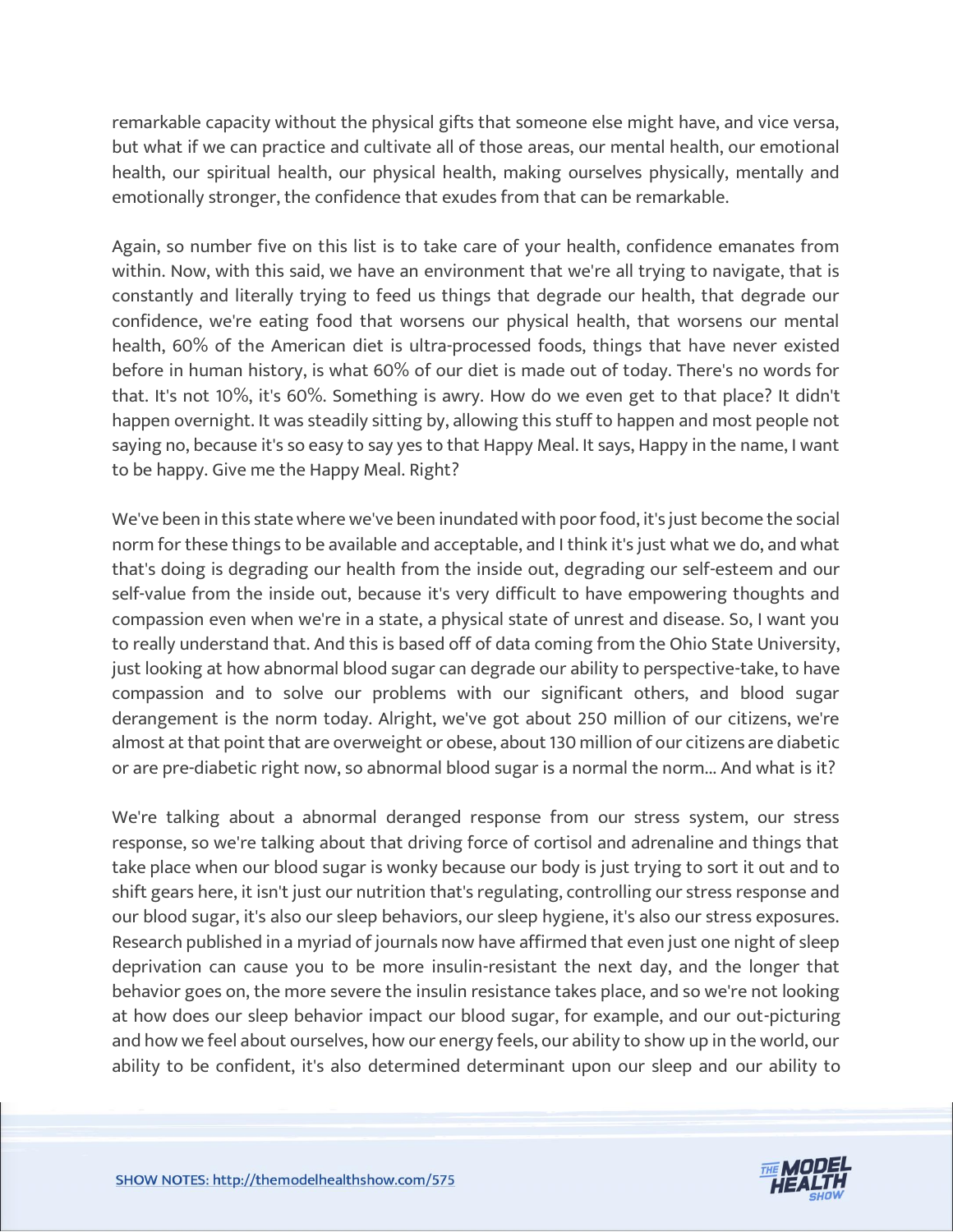helpfully manage stress, obviously our nutrition as well, but all of these environmental inputs matters, so...

And these are the things that we talk about predominantly here on The Model Health Show, that we have this wonderful catalog now that addresses all of these things and in various masterclasses and bringing on the very best people in the world in their respective fields to help to educate and empower folks on these things, but also just to give you a couple, because ultimately it's about the big chunk pieces, so our nutrition overall, predominantly focusing on real food that you can actually recognize where it comes from versus the ultra-processed foods that become, again, 60% of the average American's diet today, and our sleep hygiene practices and our movement practices, but there are a couple of things that I utilize in the face of stress and that I recommend for people, especially if we're talking about health of our nervous system and our endocrine system, and one of those things, this is highlighted in the study, this was published in biomedical research, and they found that test subjects with a variety of health complaints including anxiety and poor sleep quality, were given Lion's mane medicinal mushroom or placebos for four weeks. So, this is a placebo controlled trial, the participants who utilized the Lion's Mane medicinal mushroom significantly reduced levels of irritation and anxiety than those in the placebo group.

We need to be able to modulate and manage our irritation and anxiety when communicating and articulating, that's a part of self-confidence and self-esteem is not being inundated or controlled or brought down in the face of irritation when irritating things happen. This doesn't mean that you don't have irritation, but it doesn't control you, the anxiety doesn't control you, and this doesn't come from one thing, by the way, this isn't some magical thing that just eliminates anxiety, but we have some placebo-controlled data affirming how, "Wow, this really is beneficial to the nervous system." The University of Malaya researchers there found that Lion's mane has been found to help to stimulate neurogenesis, the creation of new brain cells, it's remarkable, there's not many things that are well established to do that, and so they're studying it for use in the face of traumatic brain injuries, so there's a wonderful buffer there with stress and healing supporting the nervous system, Lion's mane, but the key here is you hear something like this and people do this, they'll just run out and get Lion's mane, get it from the best place, because you need a dual extraction, you need a hot water extract and alcohol extract, both, so you're getting all of the compounds that have been utilized historically. Lion's mane has been used for thousands of years.

Through both methods, you want to try Turpin compounds and the antioxidant compounds as well, you want them to marry together for the hormonal effects and the antioxidant effects as well, and so the one place that does it the right way is Four Sigmatic. Go to foursigmatic.com/model, that's F-O-U-R-S-I-G-M-A-T-I-C.com/model. You get an exclusive discount there for all of their mushroom elixirs, that includes the Lion's Mane, but also, they've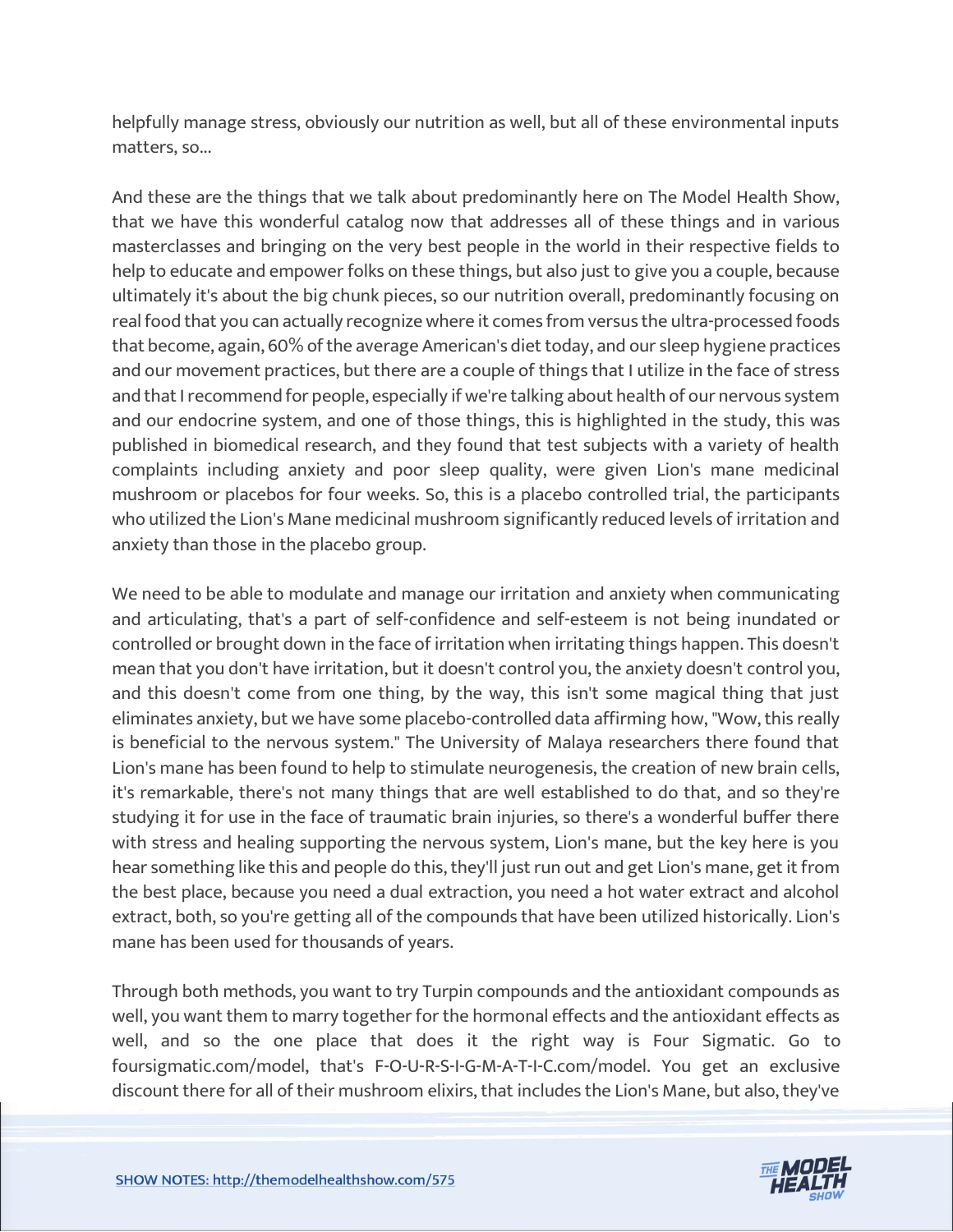got these Lion's Mane infused coffee blends, organic coffee, that also includes Chaga, for example, so many other wonderful formulations, all done the right way. I've been utilizing Four Sigmatic for years. It's a part of my daily routine. So when I'm talking about this, I only talk about the things that I do, that I utilize myself, because I cannot speak from a place of integrity, if that wasn't the case, so I love them, I love Four Sigmatic, is a part of my life, so I highly recommend you check 'em out, foursigmatic.com/model, and another thing that I utilize in the face of stress and just immune support. Again, food first, high quality sleep, first, movement practices first, but just the things to add that a couple extra percent of support is we have to make sure that we're getting great dietary sources of vitamin C, but this is also a place to supplement for a lot of people.

And this is because according to a study published in the Journal of Nutrition and Food sciences, both emotional and physical stress affect a person's vitamin C status. It can increase the requirement for vitamin C to maintain normal blood levels. When stress depletes vitamin C levels in the body it reduces the body's resistance to infection and disease, and it increases the likelihood of further stress, so being deficient in vitamin C stresses you out, but you might not even know that this is happening because it's a simple nutrient deficiency that we can address, but we're looking at this, most people getting a crappy multi... Synthetic multi-vitamin or these crappy synthetic vitamin C supplements, but the researchers noted that when vitamin C intake is increased, the negative effects of excessive stress are reduced and the body's ability to cope with stress improves dramatically. So again, what do I mean by the synthetic stuff? I'm talking about that versus botanical, high quality food concentrates of vitamin C. A study publish in the Journal of Cardiology had 20 smokers consume the number one source of botanical vitamin, which is called camu camu berry over the course of a one-week study and found that it led to significantly lowered oxidative stress and reduce their inflammatory biomarkers like C reactive protein.

What's more, versus ordinary, "Ordinary synthetic vitamin C tablets", there were no changes in the test subjects who utilized the synthetic vitamin C tablets, analyzing this specific thing if we're talking about lowering oxidative stress, stress and inflammatory biomarkers, so again, it's more powerful when it's coming from botanical sources, camu camu berry, the very best source of vitamin C, just a tiny amount, a teaspoon is over 700% of your RDA, and your body uses up Vitamin C quickly because of all the stress that we're facing, so I get camu camu berry combined with my second and third favorite vitamin C source super foods acerola cherry and amla berry from the essential C complex at Paleovalley. All organic, done the right way. No binders, no fillers, no nefarious ingredients in there. Go to paleovalley.com/model, P-A-L-E-O-V-A-L-L-E-Y.com/model. Paleovalley.com/model, you get an exclusive 15% off discount, over at paleovalley.com/model, there're essential C formula, there're snacks for yourself, for the kids. Wonderful. Love those guys so much. Paleovalley.com/model.

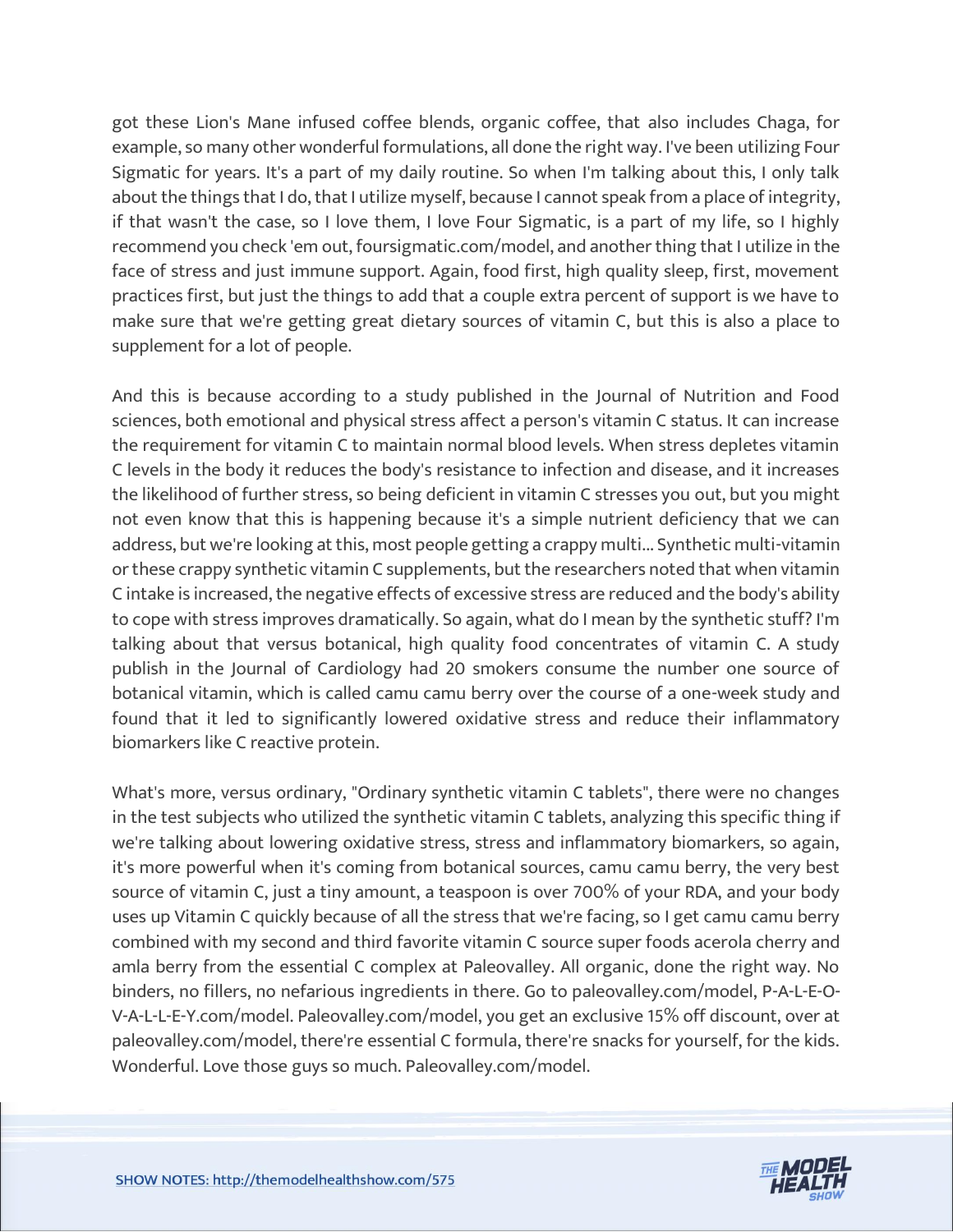So again, number five here on this list is to take care of your health, this is one of the primary reasons that you can proactively invest in to build up your self-confidence and your self-worth is taking good care of you, it's paying into that bank account, because not only are you keeping your promises to yourself when you are doing the things that make you healthier and a healthy representation of yourself, moving you towards the best version of who you can be, but just the underlying hormonal effects, the effects on your neurotransmitters, your nervous system overall, all this does is to help to support the capacity of you being more confident in the world. Number six here on our list, are these 10 powerful ways to improve your self-confidence and self-worth, number six is to invest in your personal development daily.

So, this is speaking to the importance of feeding your mind. Alright, we're not just taking in food from the external environment, what we're exposed to is also feeding our brain, and we cannot help, but this happens, so proactively putting ourselves in front of information that feeds us good nutrition mentally. So, this is why I say to do this daily, it's a part of my daily routine, it's part of my morning ritual is to do something to educate myself, to bring on a sense of empowerment and to train myself on taking on multiple perspectives, whatever the case might be. This is something I do every single day, it's a part of my morning routine. So, what this really is about is... And why this one matter so much is that by investing in your personal development each day, you're growing yourself psychologically, you're growing yourself as a human being and your mental and emotional capacity as a human being.

And if we want to put this on the scale of human potential, your capacity to understand scenarios, to problem solve, to show up in the face of adversity, if you have a scale of one to 10, 10 being the ultimate expression of human potential to overcome adversity, to problem solve, to be empowered, and a one is you're starting off template when you get here as a bebe, let's just say you've been through some stuff, you overcome some challenges, you've grown yourself, and now you're at a level four on that human spectrum of potential, which is limitless by the way, but I just use the skill May 10, you're a level four.

If a level three problem happens in your life, it's going to mess you up, you're going to feel it, you're going to feel it deeply. Alright, it can really mess up some things maybe for a week, maybe a lifetime, but if you grow yourself and you're proactively working towards building yourself up, building up your character, and you're... We'll just say a level eight on that spectrum of human potential, which again, it's limitless, and a level four problem happens a level three problem happens we'll still take the same example, a level three problem happens, you probably won't even feel it. It'll be like, "Oh man, that's inconvenient." Maybe you can handle that on your lunch break, or maybe you know you can make a call and somebody else that you know, an association or whatever, handles it. It's just like your capacity, and that thing is distant, there's a distance between you and who you are, your character, and that occurrence, that event, that's what we want to do, grow ourselves, so that the stuff in life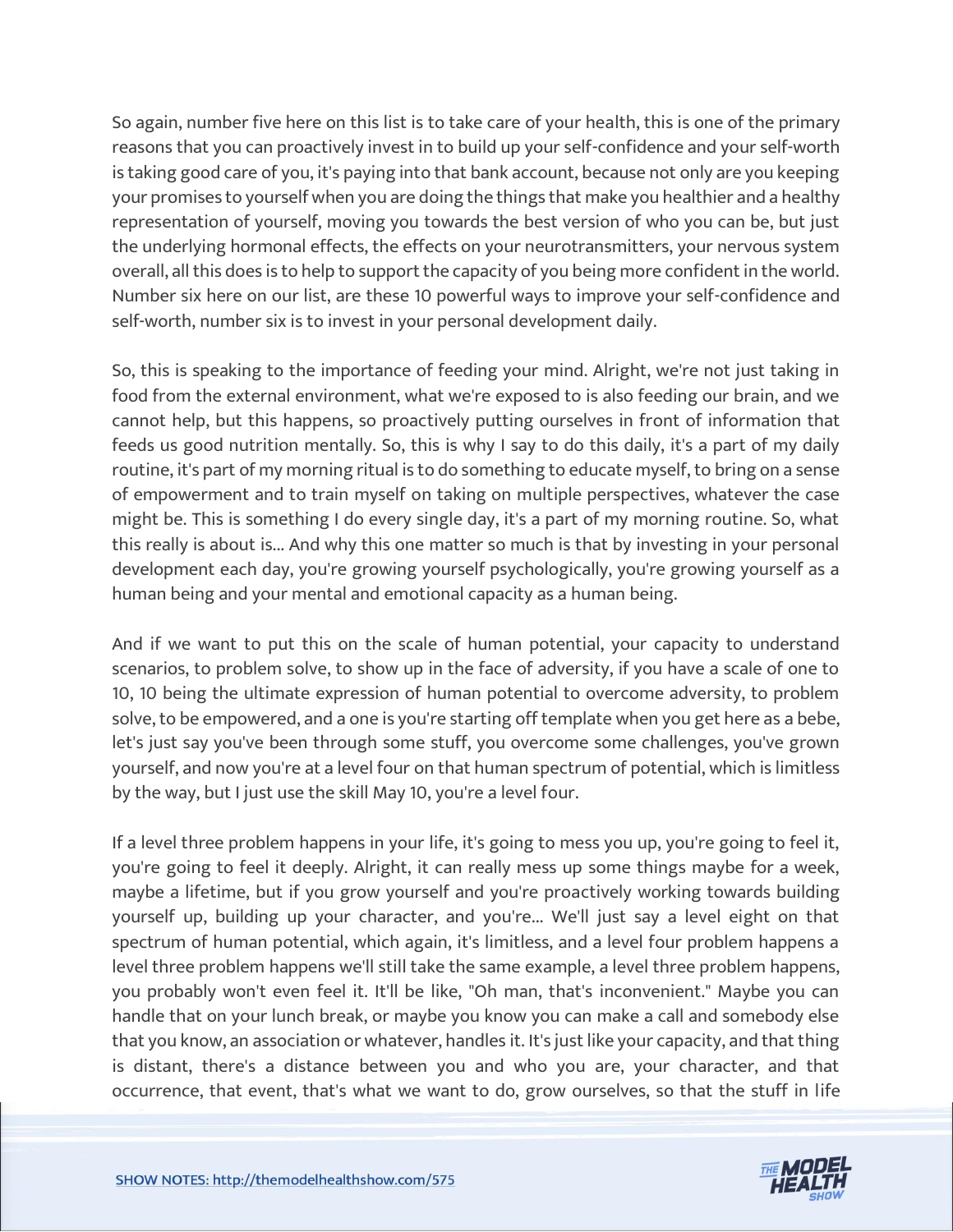doesn't take us down. And we have the capacity to do this. Alright, so this in the context of confidence, when you build yourself up it makes you resilient against confidence killers.

Alright, I hope you hear what I'm saying. It makes you resilient against confidence killers, the things that show up in the lives of many people that diminish their confidence, maybe it's somebody critiquing their project or the result or something they created that would normally take someone else down, for you is nothing like, "What." Brush that off, it's nothing. Dust your shoulders off, alright, it's nothing to you because you've grown yourself in your capacity, or maybe it's an outcome that maybe you created something, maybe you publish something, and it didn't take off to the capacity that you might have envisioned that it would. And instead of that crushing your confidence, you've grown yourself as a person to... Instead, you find a lesson in it, you find a gift in it, not to say that it doesn't hurt, or it doesn't frustrate you or irritate you, but you're able to see this occurrence and to be able to use that as a steppingstone to go to the next level, and I'm telling you this from experience. I'm telling you this from experience. If you're watching here on YouTube, we're here at The Model Health studio.

Alright, I didn't start off in this dam studio. I was at my house, I was a face of another podcast brand back in the day which shall remain nameless, sorry, I was the health expert who was a face of the brand, it was my computer and my microphone, and I was doing everything, alright, but if you're looking at the video and you can see me here at the studio, right here on the shelf, behind me, I have two of my books, and it's even crazy for me to say that. If you know where I'm from, it's no way, there was no part of the prophecy that would say that I would be a published author with the USA Today national best-selling book, Eat Smarter, during a pandemic and all the pandemic-related printing delays and shipping delays and all the problems still and still, and also an international best-selling book, Sleep Smarter, that's now translated into about 21 different language, 21 foreign publication for 21 separate book deals in different countries, this is in libraries in China.

It's translated and published in Spain. It's translated and published in France. Alright, I took French in high school. Aright, je m'appelle Shawn. Comment tu t'appelles? Comment allezvous? Alright, I know a little bit, but I damn sure don't know enough to have my book translated and published in a foreign country, something special happened for that to take place, but what you're seeing is the end result or you're seeing a result of years of figuring things out and things not necessarily working to the degree that I would have thought, because I had a couple of practice runs. Alright. So, I self-published a book prior to all of these. Which shall remain nameless, I don't want people out there looking it up, alright.

So, these books have gone platinum, that book went wood. Alright, but I had a book launch party, I had my friends and family there, I was so proud, so excited, but I didn't understand what it takes because I'd never done the thing and I didn't know anybody that ever did the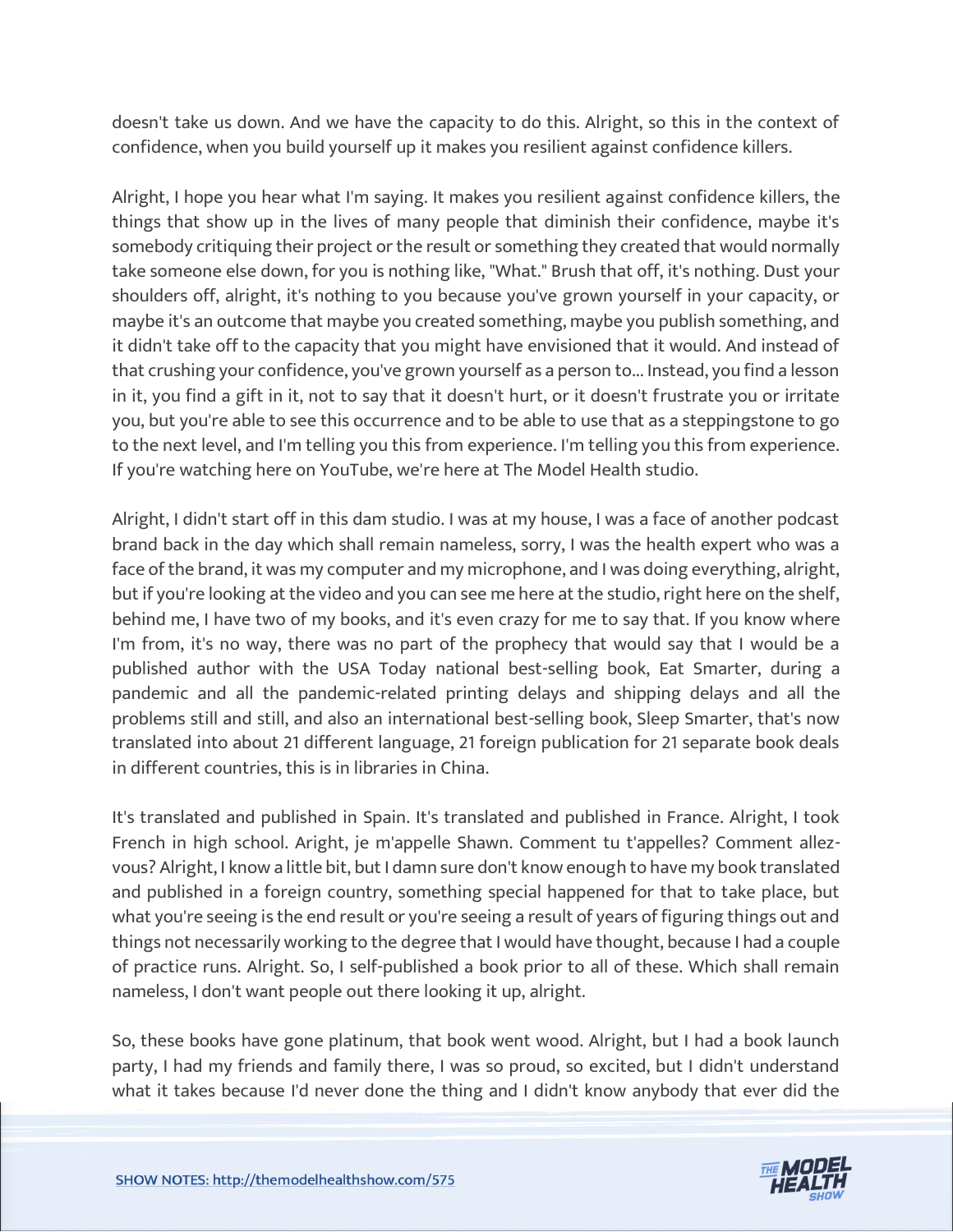thing. I was taking a leap, I was expressing a deep soul mission, and something I just felt very strongly that I needed to do, you couldn't stop me from writing that book, and so I was obsessed with the process, but I didn't understand the process, I didn't understand what it takes to reach and to impact the lives of other people. I knew something was special going into it; I didn't understand the structure of how things work, with publishing, with the writing process, of course, again, I had some talent, I had some gifts that can be seen in those things, but it was going through process and not allowing my confidence to be killed when it didn't do what I thought I would do, and seeing the value and the lesson in it. Because for me, it's just like, "Oh, I'm on to the next thing."

That's done. Here we go. Got it. Learn the lesson from that. And from that, I could have just gave up then I could have been like, "Ah, FUI." I've never said that before, by the way, alright, it's my first time publicly saying FUI, "Ah, FUI, this writing thing isn't for me." And just packed it in, but guess what, a lot of lives wouldn't have been impacted, a lot of change wouldn't have taken place because Sleep Smarter change culture. And again, I'm saying this from a place of confidence, but also I understand my place in this, it's not that I'm the only person, it's not that there aren't other remarkable people speaking on the subject, it's not about a better than or a competition, it's about expressing my own unique voice and my gift and filling a need in our society that was not being addressed, there have been other sleep wellness-related books that were written, none of them ever became an international best seller. This was the first one to do it, and I'm a nutritionist. That's what I do. But I became this, pushed into this category of sleep expert, that was... I wasn't planning on that happening.

But what I did was I listened to the environment, I listened to the feedback, that's another thing that when we have something that might not work out the way we think, taking that feedback because what the world around me was saying like, listen, there's a lot of people talking about food and nutrition out here, there's a lot of in-fighting going on, which is still happening by the way, but it pushed me out of that in fighting into a different sphere because I focused on something else first, which I wouldn't have thought, I wouldn't have thought that would have been the bridge or the thing, the elevator, which was sleep wellness, but it was a message that needed to be delivered in a way that I was uniquely qualified to do, you know, there's this wonderful statement that I heard from Michael Beckwith, who's been a guest on The Model Health Show a couple of times, he's one of my... One of my best friends really and mentors, and he said that God doesn't call the qualified, God qualifies the called. My life had qualified me to do the work that I was doing and to create a book like that at a time when it was needed, I didn't know that.

I didn't know that at the time, I was just participating in the unfoldment of my soul, of my story, and what was needed was this subject, sleep can be a pretty boring subject. Now, if somebody like me, and I know many people listening right now, you like to geek out and just to learn stuff

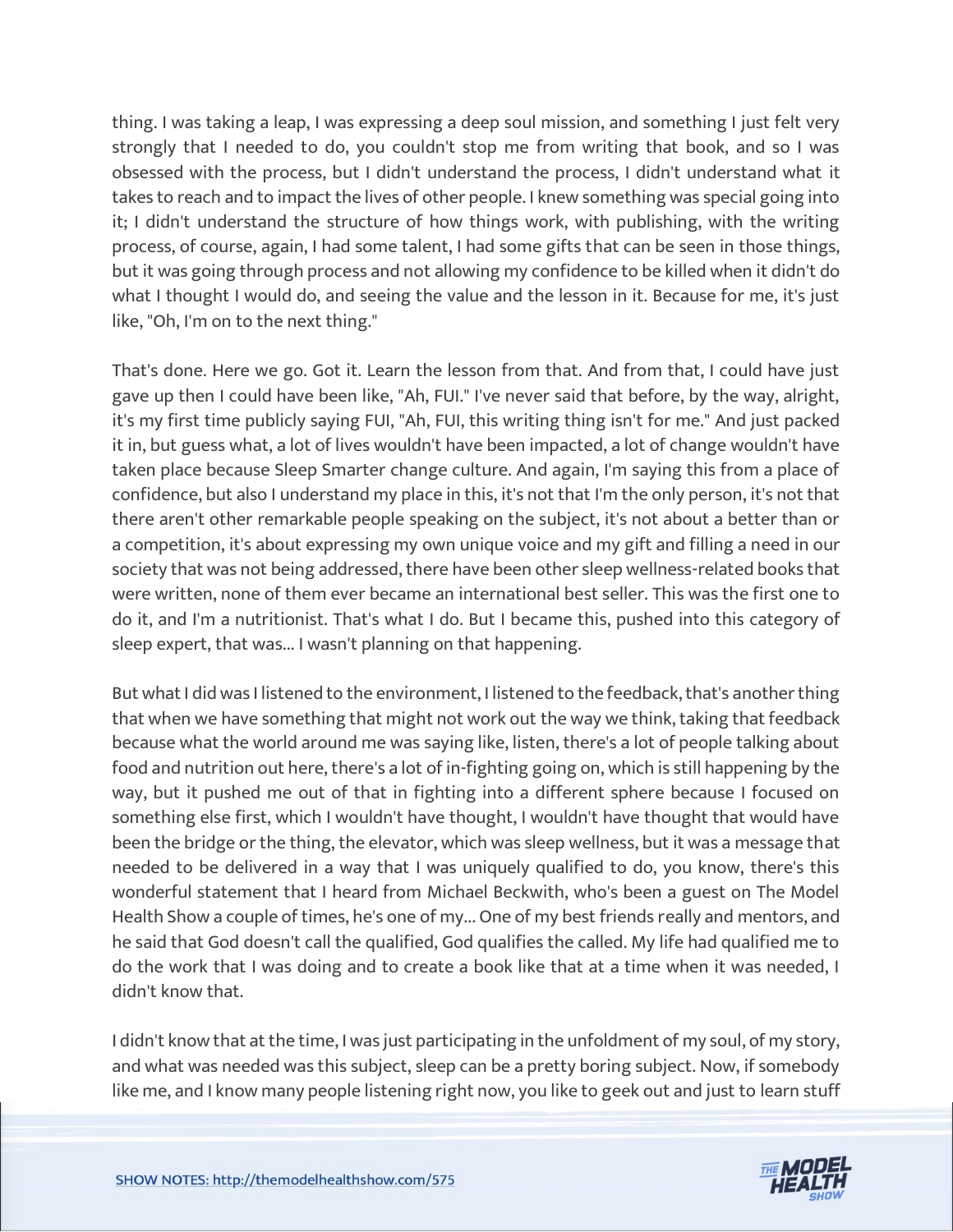and how to be better it's not a matter of that, but for the general population, like sleep is just... It's an obstacle, it's something that we want to find a way to do less of, it's just so unimportant. We'd rather do something else than to get the sleep that our bodies require, that our DNA requires in order for a healthy expression, that our genes require in order for healthy expression. And so, we had to have this conversation about this topic that seems very un-sexy, and for me in my life experience, to deliver some sex-ness to it, and to make it more attractive and to make it more engaging, and to make it more applicable to our lives in the real world. And I'm very grateful for that, but again, had I not worked on myself to build my confidence, I could have packed it in a long time ago, and so the bottom line for this once again, invest in your personal development daily, every single day.

It's like nutrition, bring something into the fold to give yourself that mental food that feed your spirit. Alright, so this could be a video, a short video from somebody that motivates you, or a podcast or an audio book, or reading a certain book or passage, or whatever the case might be, just every single day make this a mandate.

Alright, we're going to move on to number seven here on a list of 10 powerful ways to improve your confidence and self-worth, number seven, this was powerful. Number seven is to be authentic and congruent. Being authentic and being congruent are powerful ways to increase your self-confidence and self-worth. One of the most confidence detracting things that can take place is when you're caught not being who you propose yourself to be, when you get found out, when you're not being congruent with who you broadcast to the world that you are, man, that can really mess up your confidence, but guess what, guess what happens when you get caught being you, you don't even... The thing is when that's happening, you don't realize it's happening, you're just being authentic to yourself, you're being congruent with the ideas that you hold of yourself and your character, you're not acting out a character, you're being yourself, and the reason that I added this one, and why... What even spark this episode today, actually and the need to have this conversation is my wife shared with me not too long ago that...

And this is what she said, she said that, "I don't know if you realize this, but when we're out with other people and around other people, you tend to influence the room around you, it tends to conform to what you're up to, like people that would normally be doing fill in the blank, maybe drinking a certain thing, they might not drink or drink as much, and maybe they're ordering what you're ordering, whatever the case might be."

And these are the things that I just don't really think about. And I'm not trying to impress my way of being upon other people, but the thing is, I don't give sh\*t what they're doing or what they're ordering or whatever, I'm doing me, I'm being myself, I'm going to do what feels good to me, I'm not going to compromise myself. Now this is not to say that we don't experiment,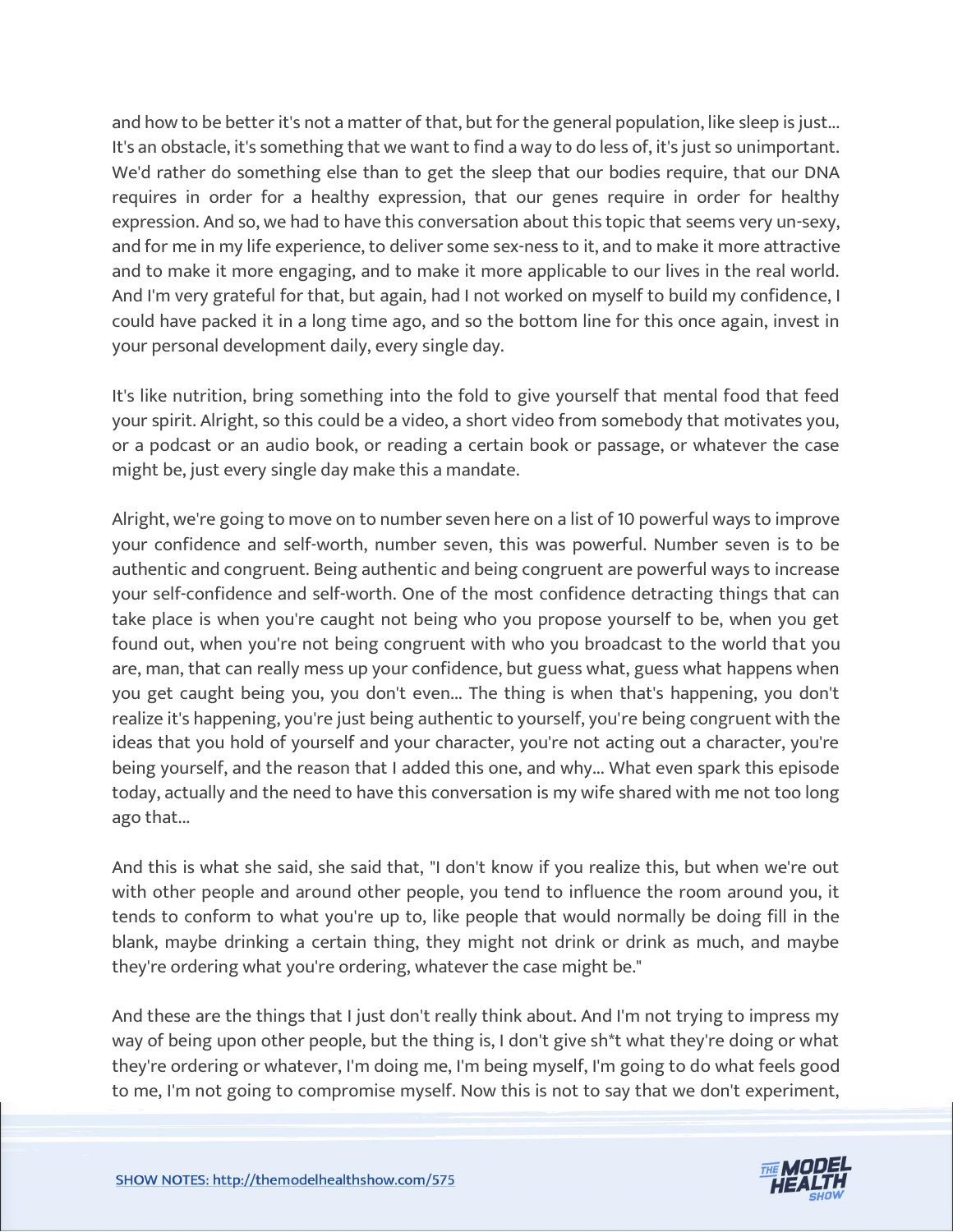that we don't dabble in some, do different things but the bottom line is, for the most part I'm simply staying congruent with who I see myself to be, so you're not going to catch me out somewhere like drive by Domino's parking lot like there, look at... "Is that Shawn Stevenson? He just, what... Not Domino's." I'm just not going to do it. Now listen, there's a scenario where Domino's could work, alright, zombie apocalypse, for example. Alright, maybe there's a Domino's that's open, you got zombies chasing, you haven't eaten in two days. Alright, okay. But just on a general day-to-day, I have no... We don't have a relationship. Alright.

I don't know if you remember the Noid. Alright, Domino's straight up actually had a video game by the way. There was a Domino's video game, the Noid, the Domino's character, full on video game for the Nintendo, alright, true story. I don't know if you know this or not, but... And I don't know if you know this as well, but apparently Little Caesars is now having options where they don't do the Pizza Pizza, they're not doing the two Pizzas, that was their claim to fame. That's all they had going for them, because as I've said in the past, if you're in the mood for some terrible Pizza, if you're just like, you know what I want some really sh\*tty Pizza, that's when you call Little Caesars. And now them transitioning like online we're evolving, we don't need the Pizza Pizza anymore, but anyways, I'm being authentic to myself, I'm staying congruent with who I see myself as, and there's no need for me to try to hide, or try to watch myself, or it creates a level of comfort in the world in being myself, and also, again, that tenet is know thyself, being authentic is becoming a marketing ploy today. And that's what tends to happen. And this not to say that we don't need it though, that's the thing.

Often when something is brought forward and becomes a tactic, it's because it needs to be addressed, but then people find a way to use that as a manipulation. So being authentic should not be a tactic, it must be a mandate that we evoke from within our own spirit. So, what do I mean by this? When being authentic and congruent, honor your strengths, honor your strengths and honor your inexperience, because in this context, as we're talking about today with self-esteem, the opposite of strength isn't weakness, the opposite of strength is simply ineptitude or a lack of experience or skill. Alright, so we don't want to look at things in terms of strengths and weaknesses in this context, because truly, if I wanted to shift gears in my life and just focus on, I don't know, NASCAR or something, and my life's goal would be like to be in a pit crew somewhere, I'm sure I could figure it out and find a way to make it there, somehow, some way. But does that feel good? Does that resonate with me? And I'm thinking about Danica Patrick. Alright, who's been, she was here in the studio not too long-ago and...

But that's... It could be deemed as a weakness because I don't know how to change tires really fast or whatever, but it's really ineptitude, it's a choice like, "I don't want that. That's not for me. That's not for me." And that doesn't mean that I'm less valuable, and that doesn't mean that I can't have an understanding in a conversation about those things. That's what's taking place today, is that there's this belief in this expertism, that if somebody doesn't have this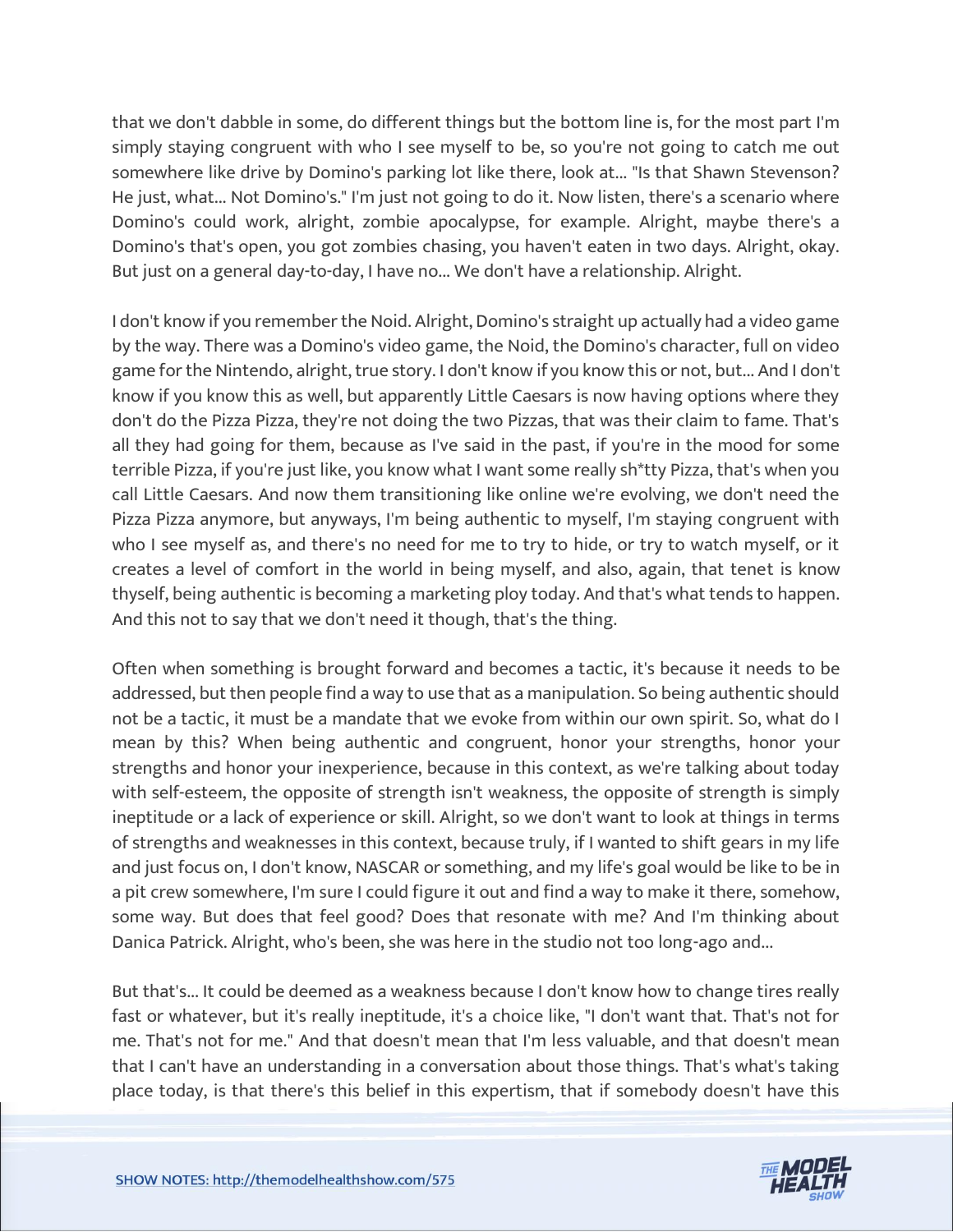particular track of whatever, and somebody's reach this pinnacle, and they are the end-all beall on the subject matter, maybe it's immunology. That "common folk", people who didn't take that track, maybe they're an economist or maybe they're a schoolteacher, they're not allowed to voice their perspective or to have conversations about immunology because of expertism, end-all be-all. Not true. Not okay, alright?

There can be a lack of experience or skill there, but that doesn't mean that there can't be valuable insights there, because even though I know much, much more about the human body than I know about NASCAR, I can probably transition some of my skill sets and my ability to learn and understand things and concepts over into that domain in a very interesting way that might lead to some breakthroughs in that field, or some new insights or new ideas or new ways of approaching things. There's a transfer that takes place when you grow yourself and you grow your ability to learn, and you grow your self-confidence. So, I hope that would make sense, this is super important, but this one is a bit dynamic, but number seven is to be authentic and congruent. I'm going to move on to number eight here on these 10 powerful ways to improve your confidence and your self-worth.

Number eight is to control comparison. Control your comparison. Comparison has been said that comparison is the thief of joy, comparison can be the thief of self-confidence. Now we live in the greatest age of vastly abnormal comparison. Historically, as we grew as a species, as a human civilization, we would have tribes, we would have tribes that we would possibly... A natural human tendency is to mark ourselves in that spectrum of who's good at what, who's the leader in this thing, who... Finding our space in things, in comparison, it's a natural thing that the human brain does. Today, we don't just have tribes; now, you might have a comparison tendency, historically speaking, for maybe a 100 people. Today you might follow accounts of 1000 people, 10,000 people who you might get exposure to.

The human brain is not wired up to compare oneself to all of these other people, and also their highlights, they're very abnormal, most of the time highlights that is a less than 1% chance that this is something that they're sharing, it's something that they regularly are doing or exposed to. So, we're comparing ourselves, most people are coming into it, not realizing that you're seeing people's highlight reel or what they want you to see. They're coming into it like, "Man, their life is so good compared to mine," and it's diminishing their self-confidence, this is what's happening to our children. These results weren't just because of isolation and mandates, this was already happening and social media coming into the fold, where we have this very abnormal exposure to comparison that the human brain is simply not wired up to be able to manage.

We have to have the tools instilled into us psychologically to be able to withstand the diminishing tendency of comparison that tends to diminish our self-confidence and the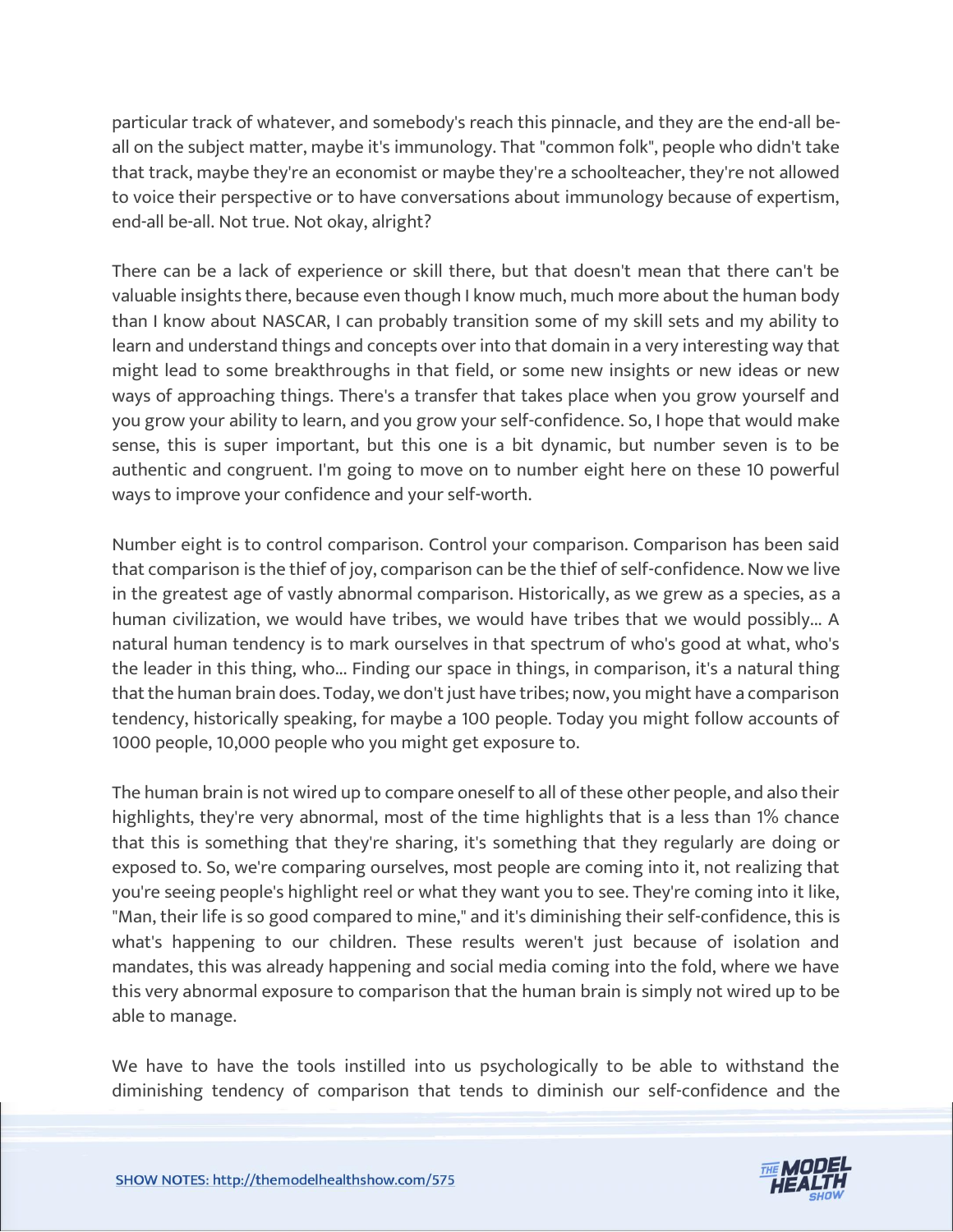confidence of our children. So again, comparison is noted to be the thief of joy, and that joy is also found in our self-esteem and our self-confidence, but there was a statement when I was thinking about this one, that I first heard from Dr. Wayne Dyer, and he's been one of great people who's had an impact on my thinking, personal development, but I first heard him say, "When you compare me, you negate me. When you compare me, you negate me." You're not meant to be compared to anybody else, there is nobody like you, there is nobody that has ever existed in human evolution or who will ever exist just like you.

Comparing yourself to another person is... It's a non-factor, it doesn't make any sense because there's only one you and there's only one them or whoever else it might be. It's very strange how we do this; again, it's a capacity of the human brain to compare ourselves, but that would be more in the tribal context, our brain is hardwired for that, but not in the context of the social dynamics today. Our brains can't do it, we're not good at it, and so understand that when you compare yourself, you negate yourself, you're automatically downplaying and missing on your beauty, your humanity, your greatness, your potential, your value. When you compare yourself to others, you negate yourself.

Now, number eight here is control comparison, control comparison, because of the fact that the human brain does do this practice of comparison. What do I mean by control comparison is that you can actually use comparison in a healthy inspiring affirmative way. So, when you compare yourself, you negate yourself, so it's not... Comparison is just a word that we're using to explain an idea, so I don't want the word to be limiting, but we can use it, this idea of looking at where we are in a social structure and looking at the results of other people in a healthy, inspiring affirmative way. So, what I mean by that, instead of comparing yourself to someone just like, "Man, they're killing it," or even evoking envy or jealousy or any of those negative tendencies, where we tend to instead of building ourselves up, we want to bring other people and break other people down to make us feel more comfortable.

Instead, we can see that person who's building themselves up, and we could say, "You know what? That quality that they have, I aspire to have that quality as well." Just because they have the quality does not diminish the capacity for it to be in me. As a matter of fact, the more of us that have this quality can potentially make this world a better place, so being able to use comparison in a healthy, affirmative, inspiring way where we see qualities and character traits or experiences or whatever it is in other people, we say, "I like that, I appreciate that." What you appreciate, appreciates. So, I appreciate that experience, that quality, that whatever it is, that outfit, whatever it might be, but you see that in somebody else and you say, "Wow, I appreciate that. I honor that. I think that's beautiful. I aspire to have that particular quality experience," fill in the blank. So that's number eight here on the list, control comparison.

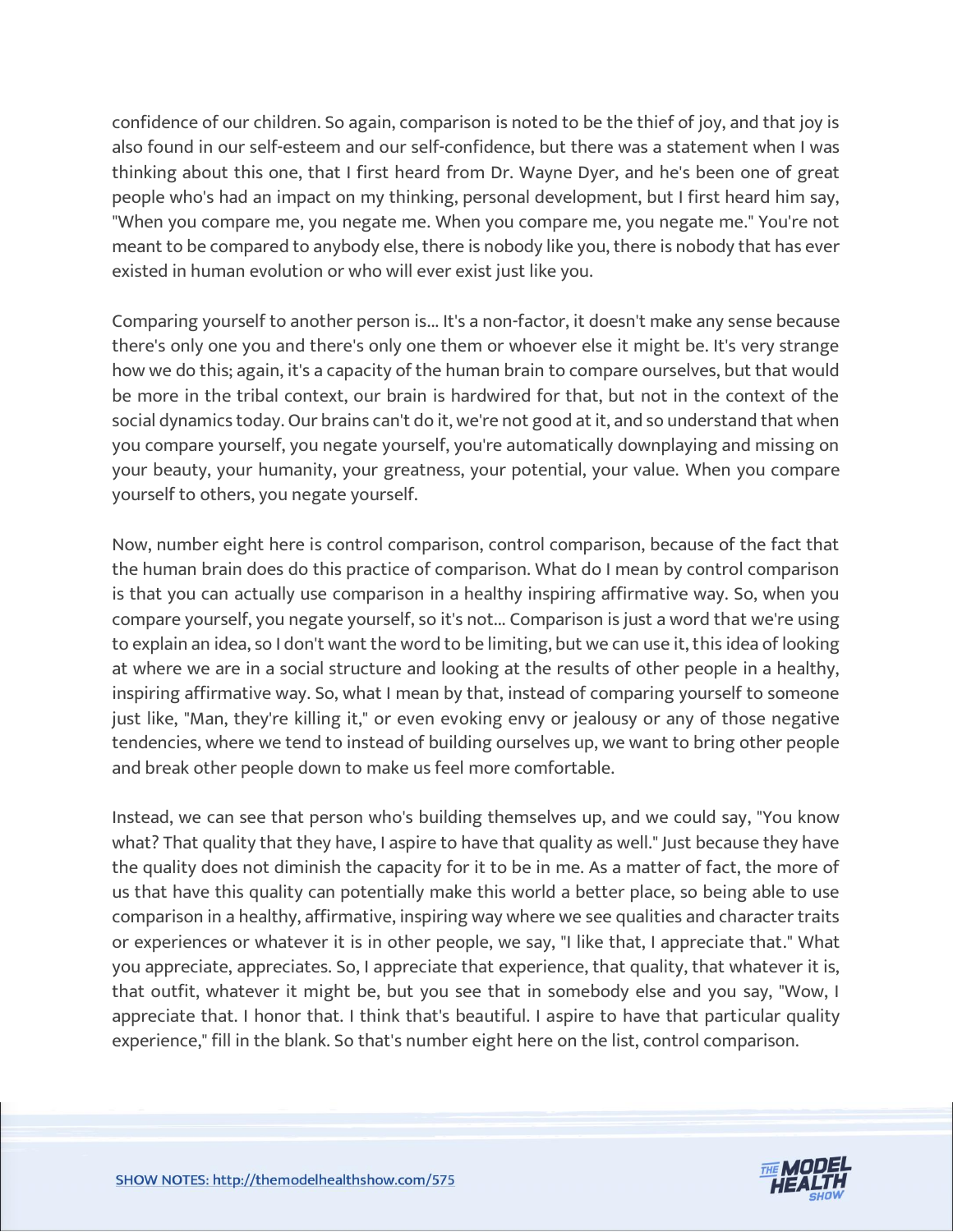Number nine on our list of 10 powerful ways to improve your confidence and self-worth. Number nine is, to continue to proactively face challenges. This is something we need to proactively participate in, because what tends to happen... By the way, overcoming obstacles and challenges and even struggles are some of the shortest ways to increase our selfconfidence, when we are able to achieve something or overcome something that maybe in one state it'd look like, "Man, we might not be able to figure it out," but when you do that, you're strengthening your self-esteem and your self-confidence, but at some point what tends to happen is we might have gone through stuff, we might have faced immense challenges and obstacles.

But for many people, to get to a place where like, "I'm done, I'm done, I'm good. Life has taught me enough, I'm done with the adversity, with the challenges, with the obstacles, I'm done." And here's the truth, when you signed up to arrive here, and you might think, "You know what, my parents signed up, they were the ones getting busy," but there's something remarkable about you that we still don't fully understand. And you're arriving here as a human being with this absolutely beautiful and infinite capacity for expansion, and when you arrive here, you're signing up, it's just like it's a formal agreement that you're going to go through stuff, and once you try to avoid this, or you're just like, "I'm done." And the smooth sailing, 'cause that's the idea, that's what you're sold, is that at some point you're going to have this piece, you're going to have this enlightenment...

No, that's not how it works. As long as you're here, the one thing you could be certain of as a human being, is that you're going to face some obstacles, you're going to have challenges, as you go on. And I'm not saying this to dissuade you or to make you feel bad, I'm saying this, because there is beauty to be found in this, there's empowerment to be found in this, because once you get married and truly embrace this idea, this understanding, this fact that as long as you're breathing, you're going to have stuff you're dealing with. Once you have the capacity to embrace that, man, it becomes more of a joy and you start to see it like, "Oh, even when the challenge presents itself, this situation is trying to develop something in me, there's a gift in it somewhere," and you start to see the capacity that you have for growth. Now, you might be like again, "I'm done growing, Shawn, I've been growing, I've grown, I'm a beanpole, I'm jacking the bean stock."

No, if you're here, you're going to face adversity. And if you can embrace that idea and understand that as I move forward, hey, guess what, you start to have this resilience already present, because even taking on this idea... And I just want to spend a moment here, I really want you to get this. This is part of growing yourself psychologically, mentally, emotionally, as you grow yourself and you start to see, "I've worked on myself, my character, I've gone through stuff," you start to see when the adversity comes up, "Listen, I'm capable, I have the capacity, I've overcome everything I've ever faced. I'm still here, this challenge will not end me. I'm here,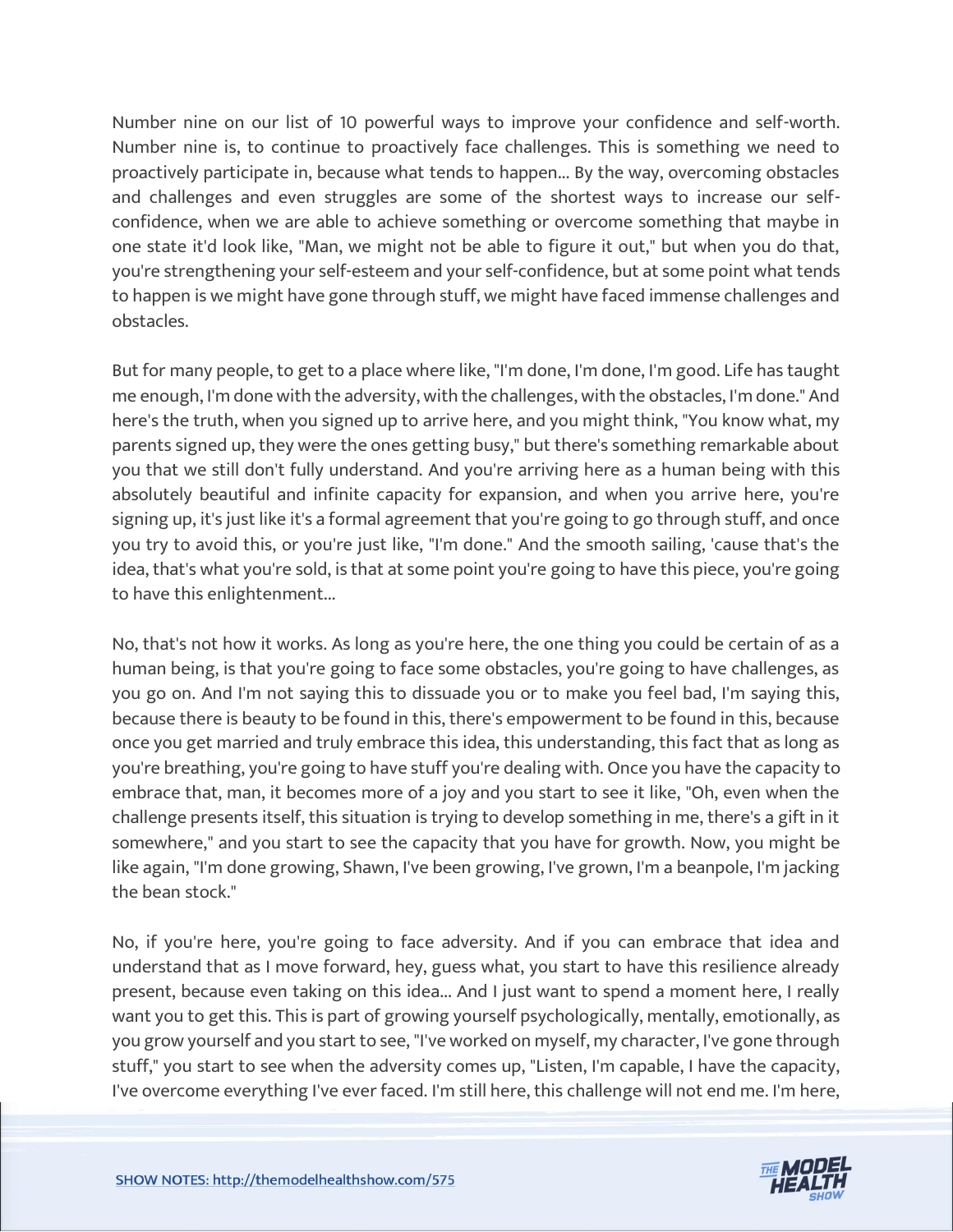I got this, I'll find a way. I might not like it, but somehow this is going to help me to grow, there's going to be some gift in it."

And you have the confidence to persevere, to keep moving forward, that's what we need now more than ever. Part of what we're seeing with our teens and just our society in general, is not being able to put one foot in front of the other and to keep moving forward. And we just want to end it all. We want to give up. I've seen so much of that in my life, too much. And I know how powerful we are, but these are the things that we need to understand and to instill in our communities and our children. There's a statement, I love the statement from Bruce Lee, he said, "Do not pray for an easy life, pray for the strength to endure a difficult one. Do not pray for an easy life, pray for the strength to endure a difficult one."

Growing yourself as a person, as a human being, and your capacities, so you can take on and endure whatever life throws your way. Now this... Even this quote tends to get misconstrued a little bit because it sounds like you grow yourself so you can suffer. Suffer more, more suffering! This does not mean that. What he's talking about, if you actually look into his work a little bit more, he's talking about growing your capacity to have a sense of ease and calm even in the face of adversity, you've grown yourself so that you don't lose yourself in the struggle and the stress because it's coming. It's going to happen. Wow, what a way of being, to have this sense of peace, to have this space within your spirit that when the struggle or the challenge presents itself, you know that you have the capacity to maneuver, to find ease and grace and solutions within it because you've grown yourself.

So that's what it really means, that strength he's talking about, the strength to endure difficult one is also about harmony. Is about flow and calm. He says that "Be water, my friend." Being able to flow with life circumstances and also to be able to hit, water can pack a punch when it's used in a certain way. So again, cultivate calm, cultivate presence, cultivate the ability to think from multiple perspectives. What a tool that is today, in growing yourself, in your capacity and your self-confidence to be able to think for multiple perspectives, to understand to the best of your ability, to put yourself in someone else's shoes. It starts to cut down so much on the divisiveness, it starts to be able to open up lines of communication. This is what we need. So, another statement in the same vein was from the legendary personal development teacher, Jim Rohn, he said, "Don't wish it was easier. Wish you were better." And I feel that.

Finally, number 10 here on our list of these 10 powerful ways to improve your self-confidence and your self-worth. Number 10 is to help and serve others. There's a strange phenomenon that occurs when you support building up the self-worth of others, it builds up your self-worth as well. This is one of the secrets to life, there's really this powerful gift in giving, and so for many people, the reason for living is giving, and finding a way to serve, and to be able to imbue that psychologically, to know that, "Hey, when I'm being of service and when I'm uplifting